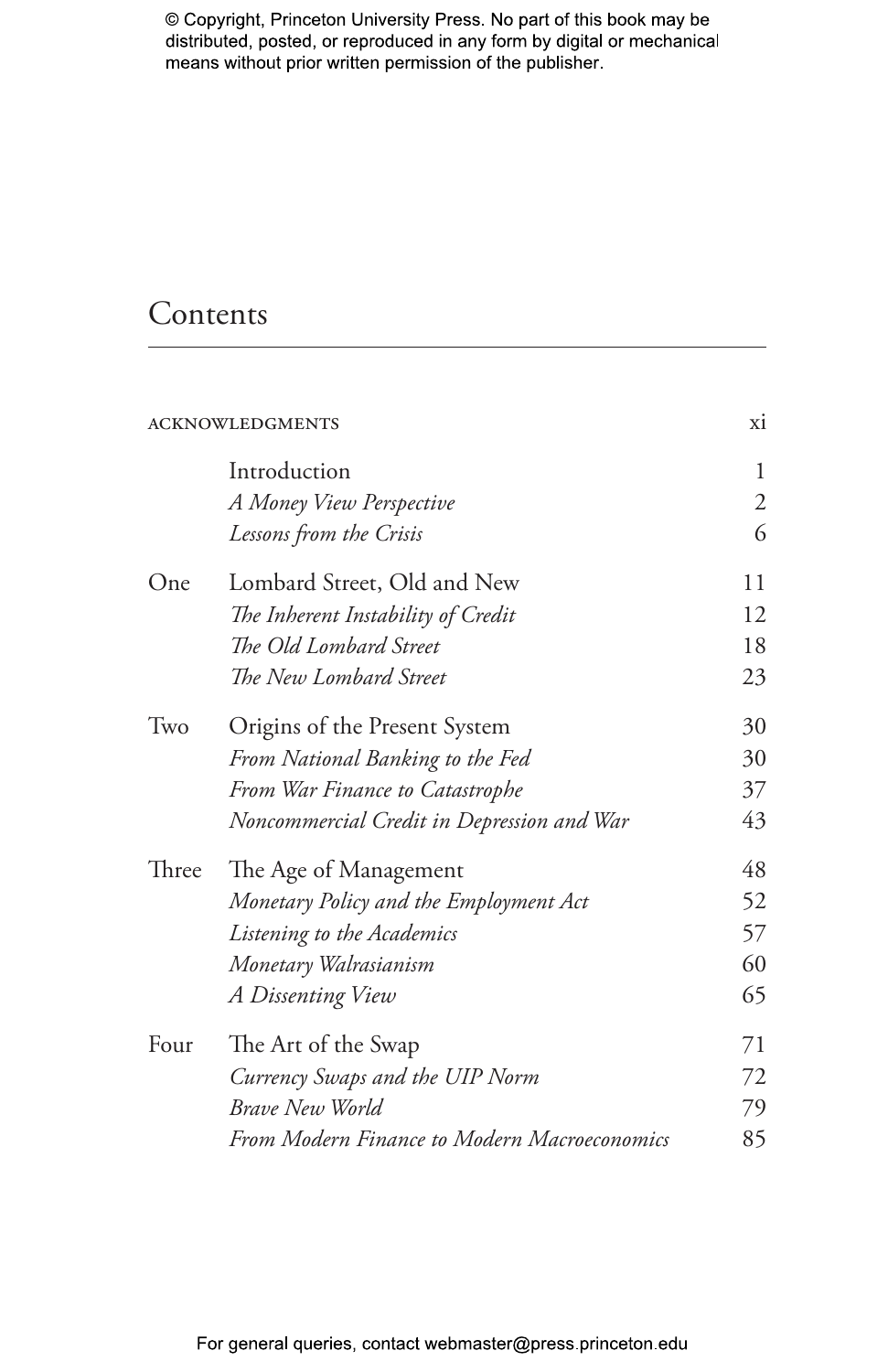### x **CONTENTS**

| Five         | What Do Dealers Do?                    | 92  |
|--------------|----------------------------------------|-----|
|              | Inside the Money Market                | 93  |
|              | Funding Liquidity and Market Liquidity | 98  |
|              | Anatomy of a Crisis                    | 103 |
|              | Monetary Policy                        | 107 |
| Six          | Learning from the Crisis               | 113 |
|              | The Long Shadow of Jimmy Stewart       | 116 |
|              | A Stress Test of Moulton-Martin        | 123 |
|              | Dealer of Last Resort                  | 132 |
|              | Conclusion                             | 136 |
| <b>NOTES</b> |                                        | 141 |
|              | <b>REFERENCES</b>                      | 149 |
| <b>INDEX</b> |                                        | 159 |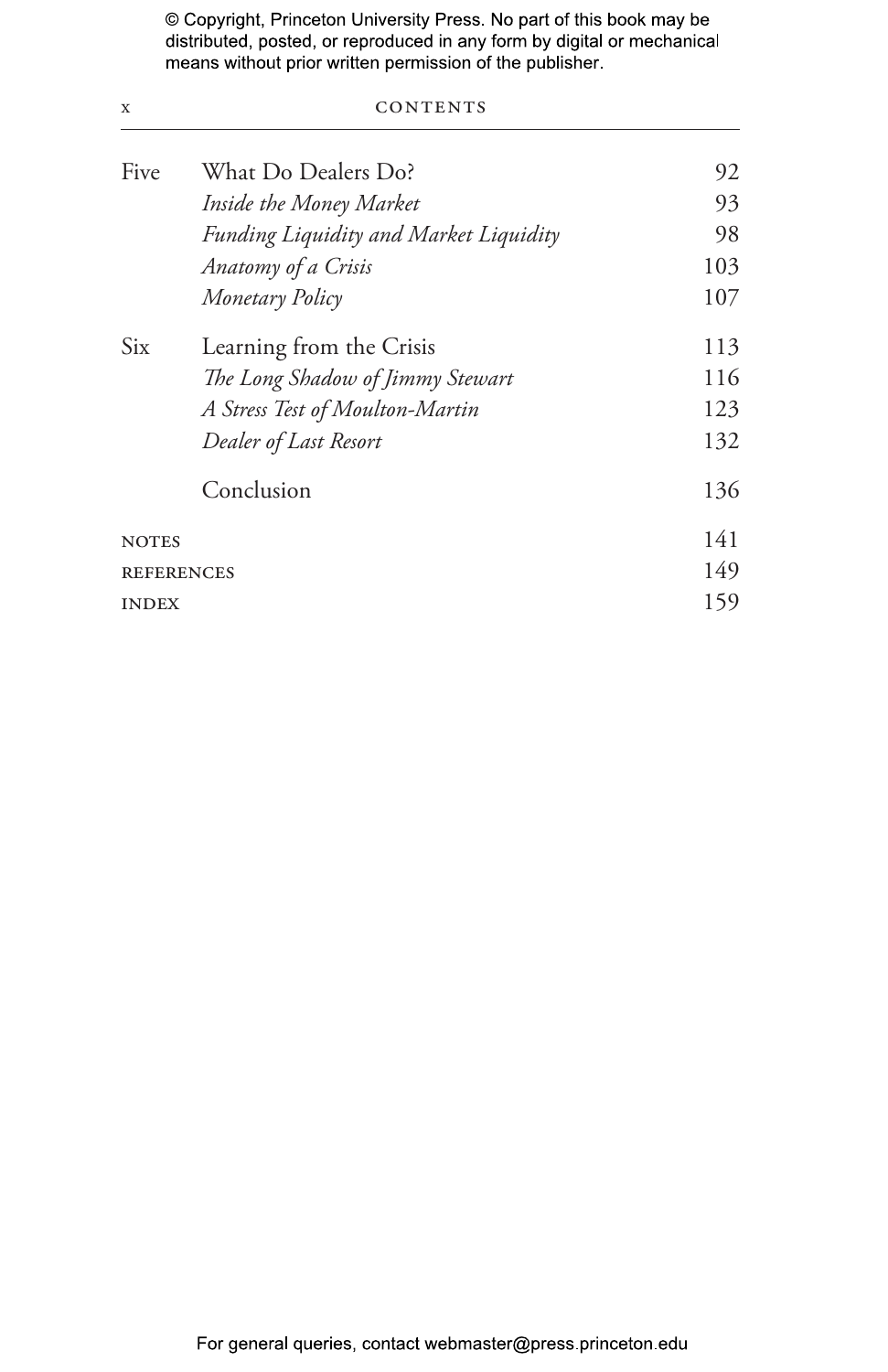# Introduction

The financial crisis that started in August 2007 and then took a sharp turn for the worse in September 2008 has proven to require more than the *Subprime Solution* advocated by the Yale professor Robert Shiller, and to involve significantly greater loss than the *Trillion Dollar Meltdown* foreseen by Charles Morris. It is instead proving to be what Mark Zandi has called an "inflection point in economic history." That means that we need a historical perspective in order to understand our current predicament and to see beyond it to a possible future.<sup>1</sup>

The intellectual challenge of producing such an account is large, given the scope of the crisis that is transforming not only banking and financial institutions and markets but also the regulatory and supervisory apparatus within which those institutions operate, including most dramatically the role of the Federal Reserve. On this last point alone, textbooks still teach that the main task of the Fed is to control the short-term rate of interest in order to achieve a long-run inflation target. Ever since the crisis began, however, the Fed has instead been fighting a war, using every weapon at hand, including a number of new ones never used before.

"Lender of last resort" is the classic prescription for financial crisis. "Lend freely but at a high rate" is the mantra of all central bankers, ever since the publication of Walter Bagehot's magisterial *Lombard Street: A Description of the Money Market* (1873). That is what the Fed did during the first stages of the crisis, as it sold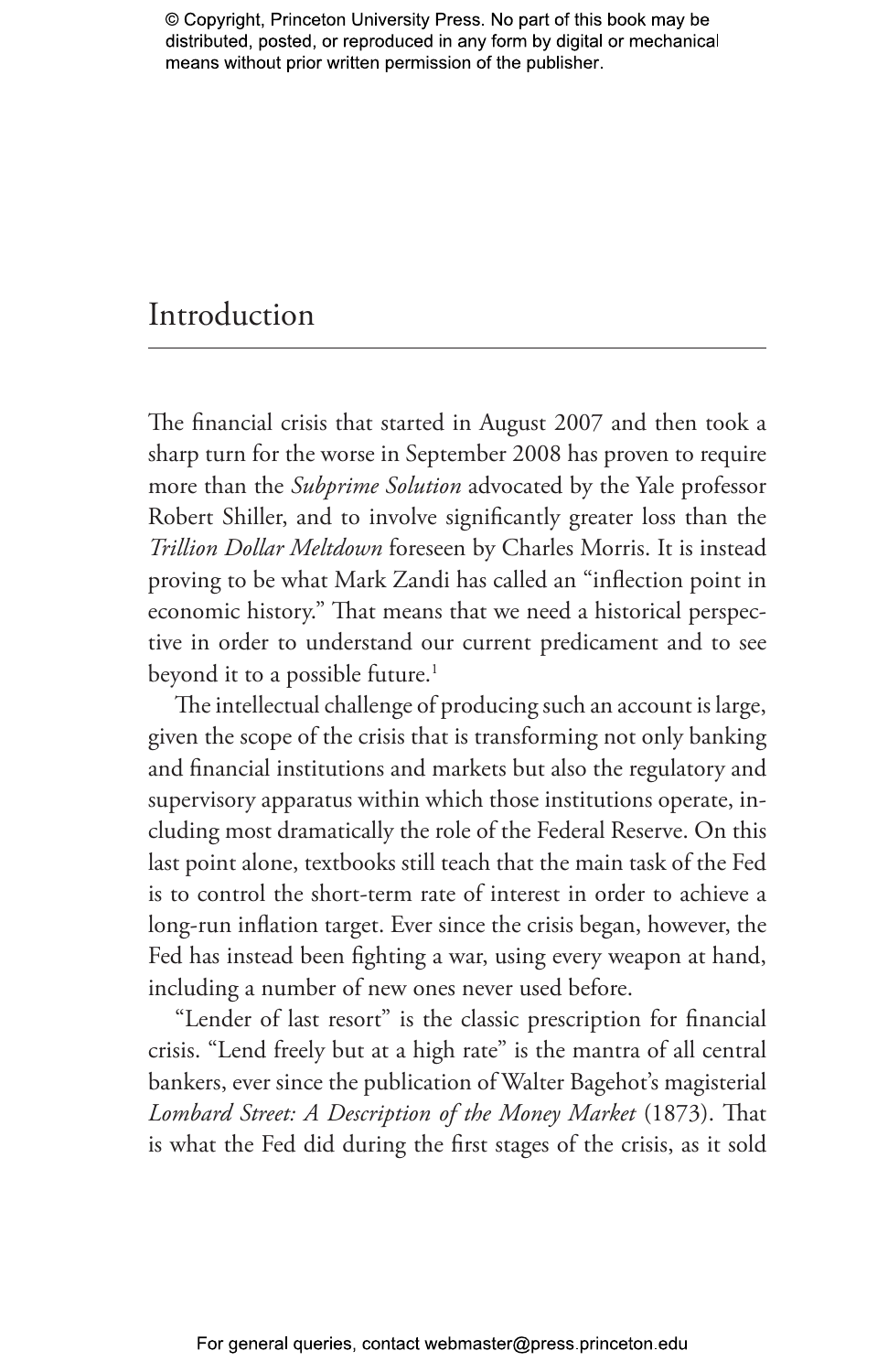### 2 **introduction**

off its holdings of Treasury securities and lent out the proceeds through various extensions of its discount facility.

But then, after the collapse of Lehman Brothers and AIG, and the consequent freeze-up of money markets both domestically and internationally, the Fed did even more, shifting much of the wholesale money market onto its own balance sheet, more than doubling its size in a matter of weeks. In retrospect this move can be seen as the beginning of a new role for the Fed that I call "dealer of last resort."

And then, once it became apparent that the emergency measures had stopped the free fall, the Fed moved to replace its temporary loans to various elements of the financial sector with permanent holdings of mortgage-backed securities, essentially loans to households. This is something completely new, not Bagehot at all—an extension of "dealer of last resort" to the private capital market.

The transformation of the Fed's role during this crisis is evident in a simple chart showing the evolution of the Fed's balance sheet, both assets and liabilities, in 2007–2009 (see figure 1). The stages of the crisis stand out clearly, marked by key turning points: the collapse of Bear Stearns in March 2008, and of Lehman Brothers and AIG in September 2008. The chapters that follow are an attempt to provide the historical and analytical context necessary for understanding what this chart means for us, today and going forward.

## A Money View Perspective

It is no accident that the Fed has been at the center of policy response. Indeed, a fundamental premise of this book is that a "money view" provides the intellectual lens necessary to see clearly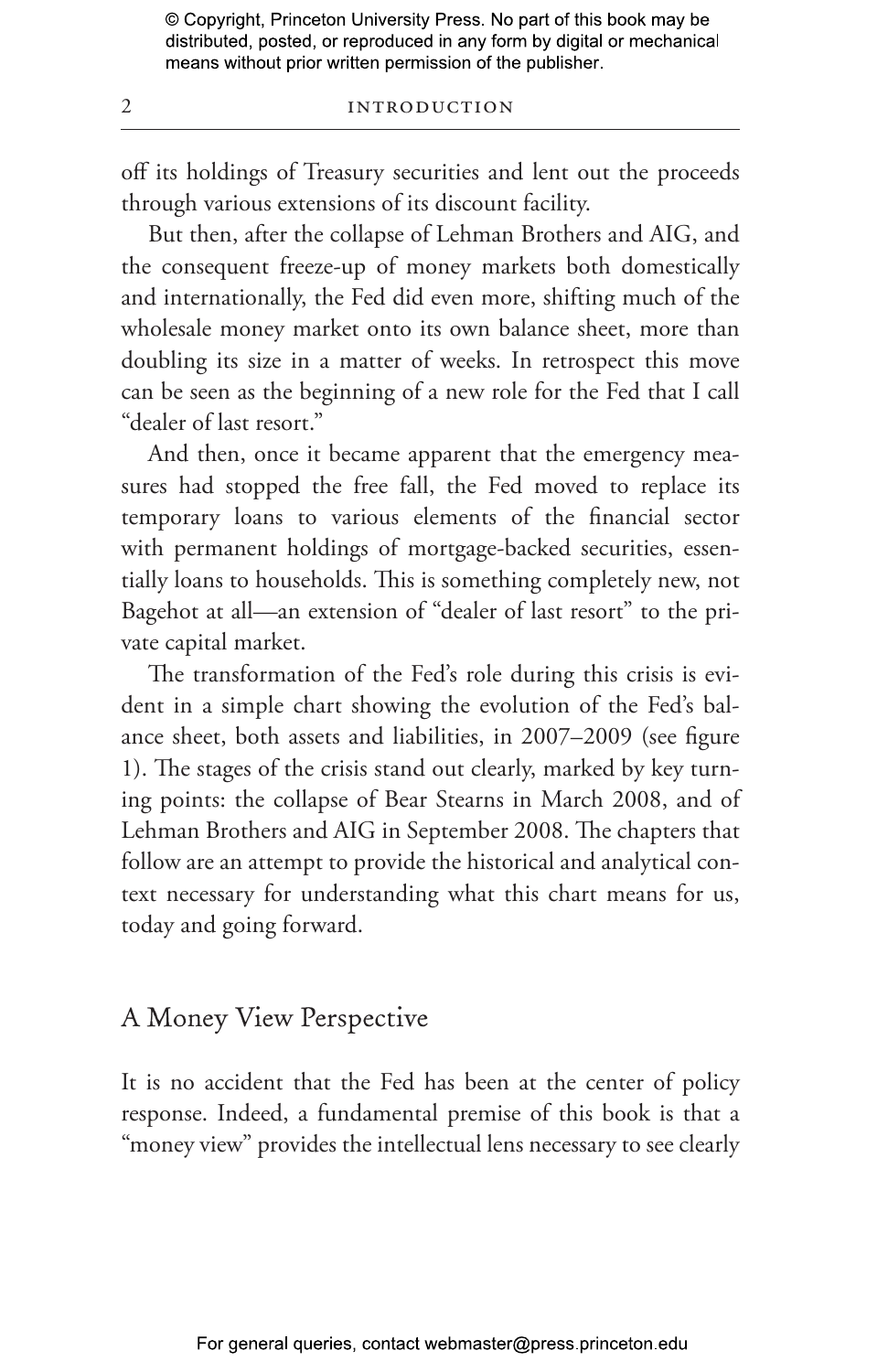

Figure 1: Fed assets (top panel) and liabilities (bottom), 2007–2009. Source: Federal Reserve Board H.4.1 "Factors Affecting Reserve Balances." Online at www.federalreserve.gov/releases/h41

the central features of this multidimensional crisis. The reason is simple. It is in the daily operation of the money market that the coherence of the credit system, that vast web of promises to pay, is tested and resolved as cash flows meet cash commitments. The web of interlocking debt commitments, each one a more or less rash promise about an uncertain future, is like a bridge that we collectively spin out into the unknown future toward shores not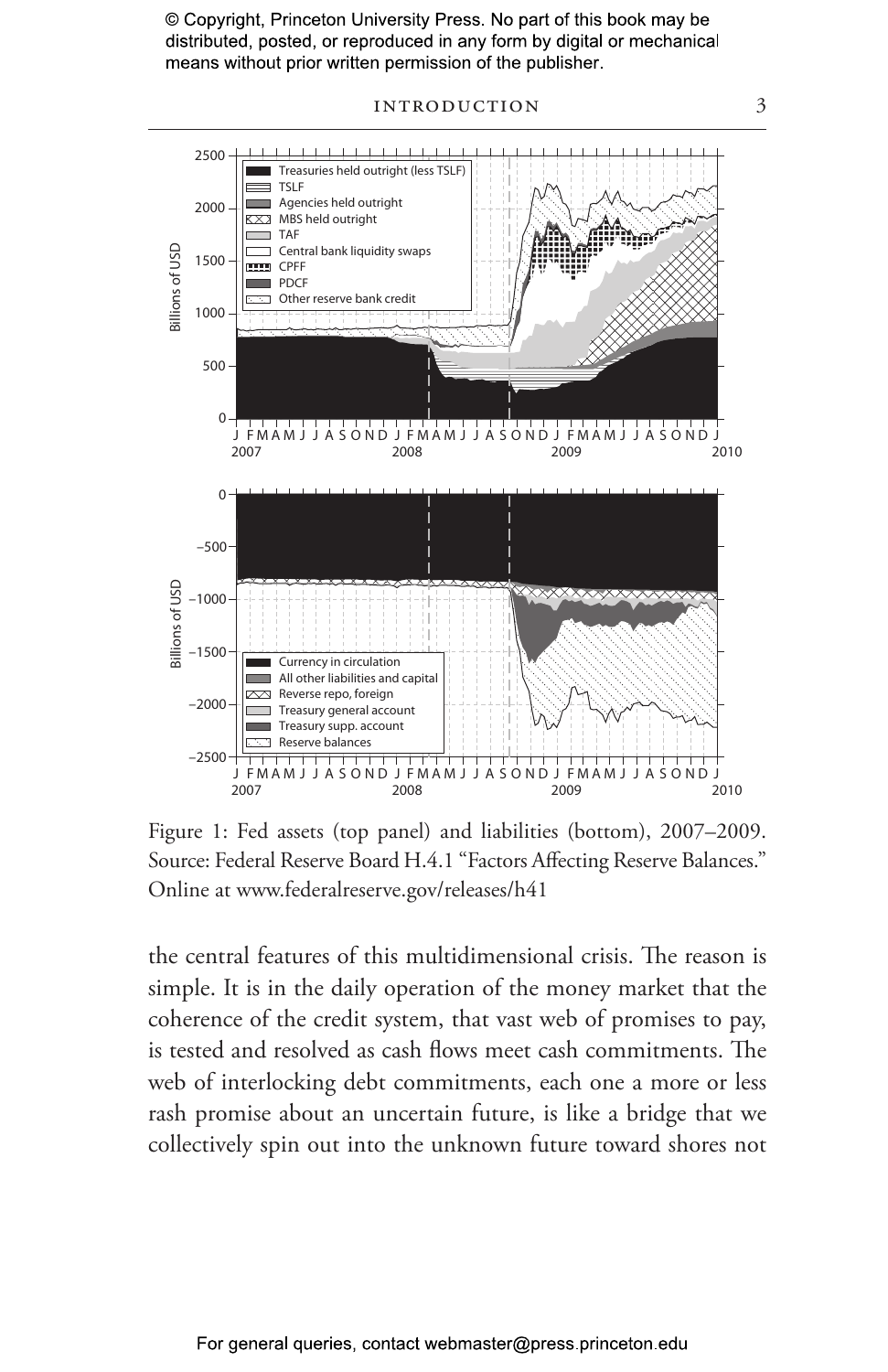### 4 **introduction**

yet visible. As a banker's bank, the Fed watches over the construction of that bridge at the point where it is most vulnerable, right at the leading edge between present and future. Here failure to make a promised payment can undermine any number of other promised payments, causing the entire web to unravel.

The Fed does not just watch; it also intervenes. As a banker's bank, the central bank has a balance sheet that gives it the means to manage the current balance between cash flows and cash commitments. "Lender of last resort" is one example, in which the central bank temporarily offers up its own cash to meet commitments that would not otherwise be fulfilled. "Bank rate policy" extends this kind of intervention from crisis to normal times, in an attempt to ward off crisis before it happens. By intervening in the money market, the Fed seeks to offer a bit more elasticity or to impose a bit more discipline, easing or tightening as conditions warrant.

A century ago, at the time of the founding of the Fed in 1913, this "money view" way of thinking was quite common, but today economic discussion is instead dominated by two rather different views. On the one hand, we have the view of *economics*, which resolutely looks through the veil of money to see how the prospects for the present generation depend on investments in real capital goods that were made by generations *past*. On the other hand, we have the view of *finance*, which focuses on the present valuations of capital assets, seeing them as dependent entirely on imagined *future* cash flows projected back into the present.

The economics view and the finance view meet in the present, where cash flows emerging from past real investments meet cash commitments entered into in anticipation of an imagined future. This *present* is the natural sphere of the *money* view. But both economics and finance abstract from money; for both of them, money is just the plumbing behind the walls, taken for granted. Both largely ignore the sophisticated mechanism that operates to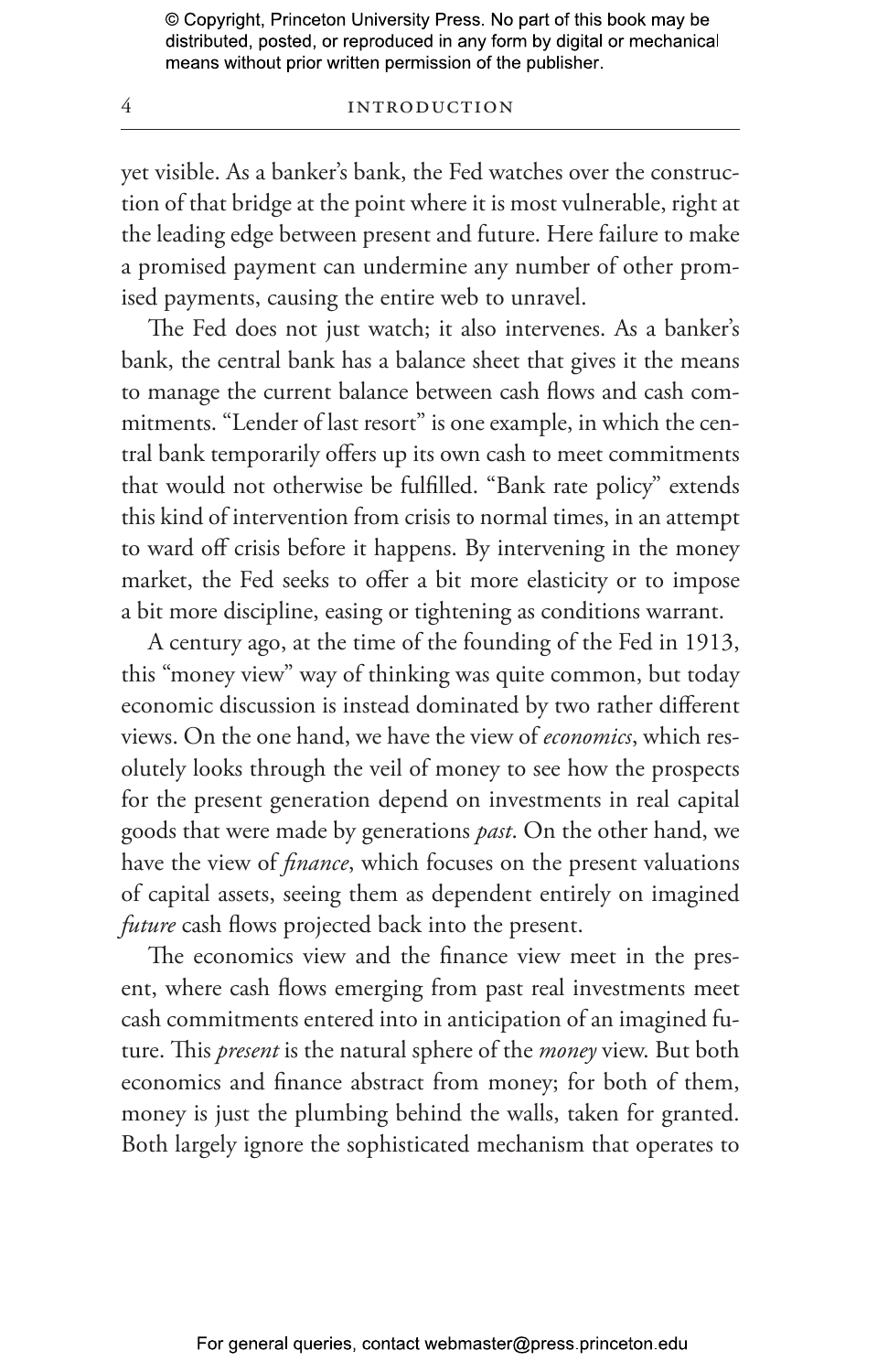### introduction 5

channel cash flows wherever they are emerging to meet cash commitments wherever they are most pressing. As a consequence, neither the economics view nor the finance view has been particularly well suited for understanding the crisis we have just been through, a crisis during which the crucial monetary plumbing broke down, almost bringing the rest of the system down with it.

The economics and finance views have taken turns dominating postwar economic discussion. First, in the immediate post–World War II decades, the economics view held sway—understandably so in the aftermath of depression and world war. Private and public sector alike built their present on the foundations of the past, the only solid ground that remained after the dust of war had cleared. Then, in more recent decades, the finance view has held sway—excessively so, as the present crisis now confirms. Private and public sector alike dreamed fantastical dreams about the future, and financial markets provided the resources that gave those dreams a chance to become reality.

As a consequence of this long dominance of the economics and then finance views, modern policymakers have lost sight of the Fed's historical mission to manage the balance between discipline and elasticity in the interbank payments system. In Bagehot's day, the Bank of England understood "bank rate" as the cost of pushing the day of reckoning off into the future; manipulation of that cost by the Bank was supposed to provide incentive for more or less rapid repayment of outstanding credit, and more or less rapid expansion of new credit. No longer. Today policymakers understand the Fed's job to be taking completely off the table any concern about the mere *timing* of cash flows. The money view has been obscured by other perspectives.

Abstracting from money, both the economics and finance views have in effect treated liquidity as a free good and, even more, offered up their theories of such an ideal world as the norm for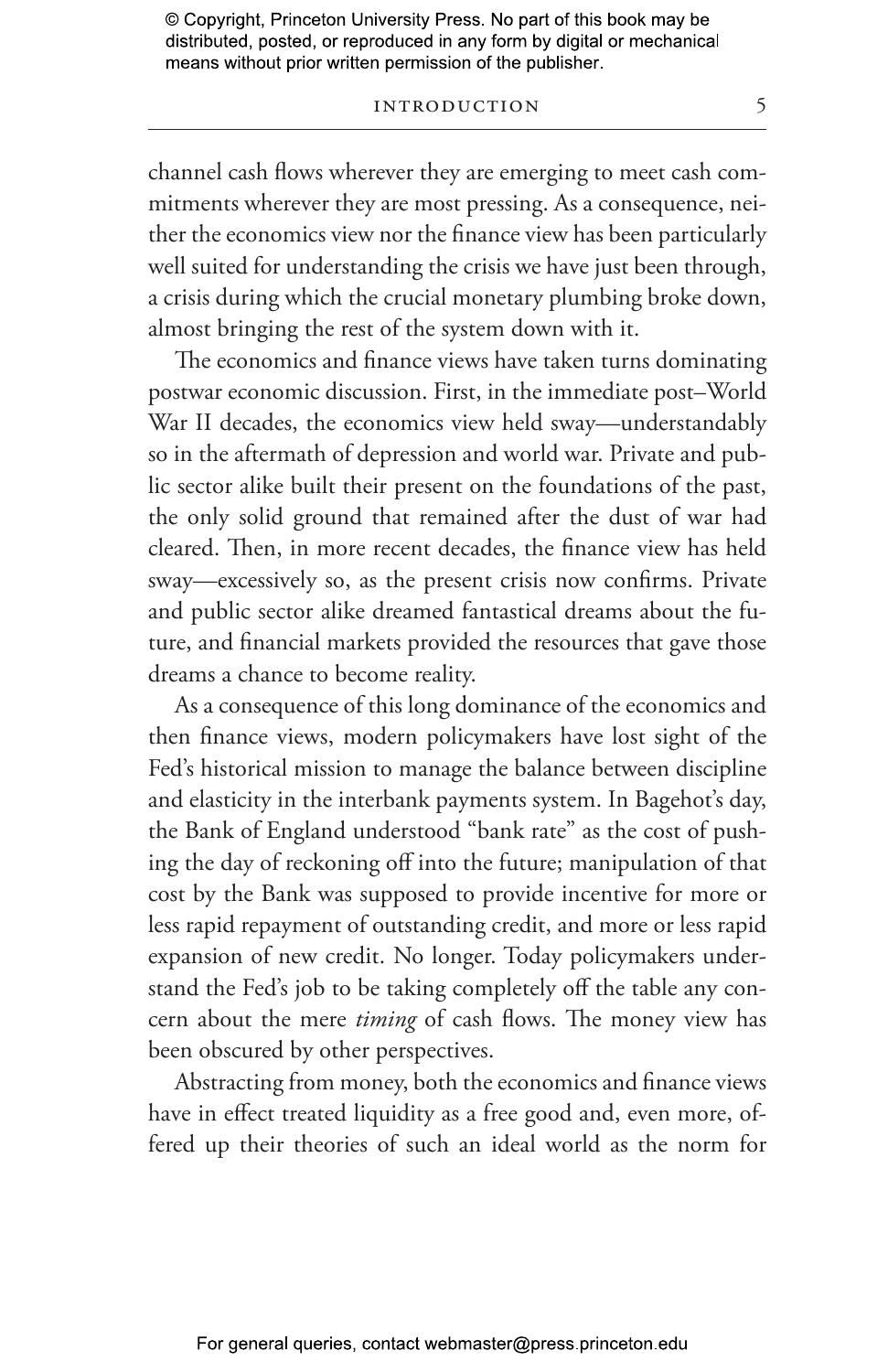### 6 introduction

monetary policy. According to that ideal, liquidity should not be scarce at all; users of the monetary system should be making decisions based on their intertemporal budget constraints, not their immediate cash constraints. Ideally, money should be just a veil obscuring the real productive economic processes underneath, and the job of the Fed is to get as close to that ideal as possible. The rate of interest should reflect the price of time, not the price of liquidity.

## Lessons from the Crisis

One lesson of the crisis is that this ideal norm goes too far. Our thinking about money has mistaken the properties of models that formalize the economics and finance views for properties of the real world. This is an intellectual error, but one with significant practical consequences not least because it inserts a bias toward excessive elasticity at the very center of monetary policy. That bias has fueled the asset price bubble that created the conditions for the current crisis, and that bias will fuel the next bubble as well unless we learn the lesson that the current crisis has to teach.

How ever did we lose knowledge that was once commonplace, the knowledge that came from the older money view? This book traces the origin to the well-meaning American economist Harold Moulton who, in 1918, urged the importance of commercial banking for capital formation. According to Moulton, American banks had improved on outdated British practice by relying on the "shiftability" (or salability) of long-term security holdings to meet current cash needs, rather than on the "self-liquidating" character of short-term commercial loans. This change in banking practice made it possible for American banks to participate in financing long-term investment, and that participation was cru-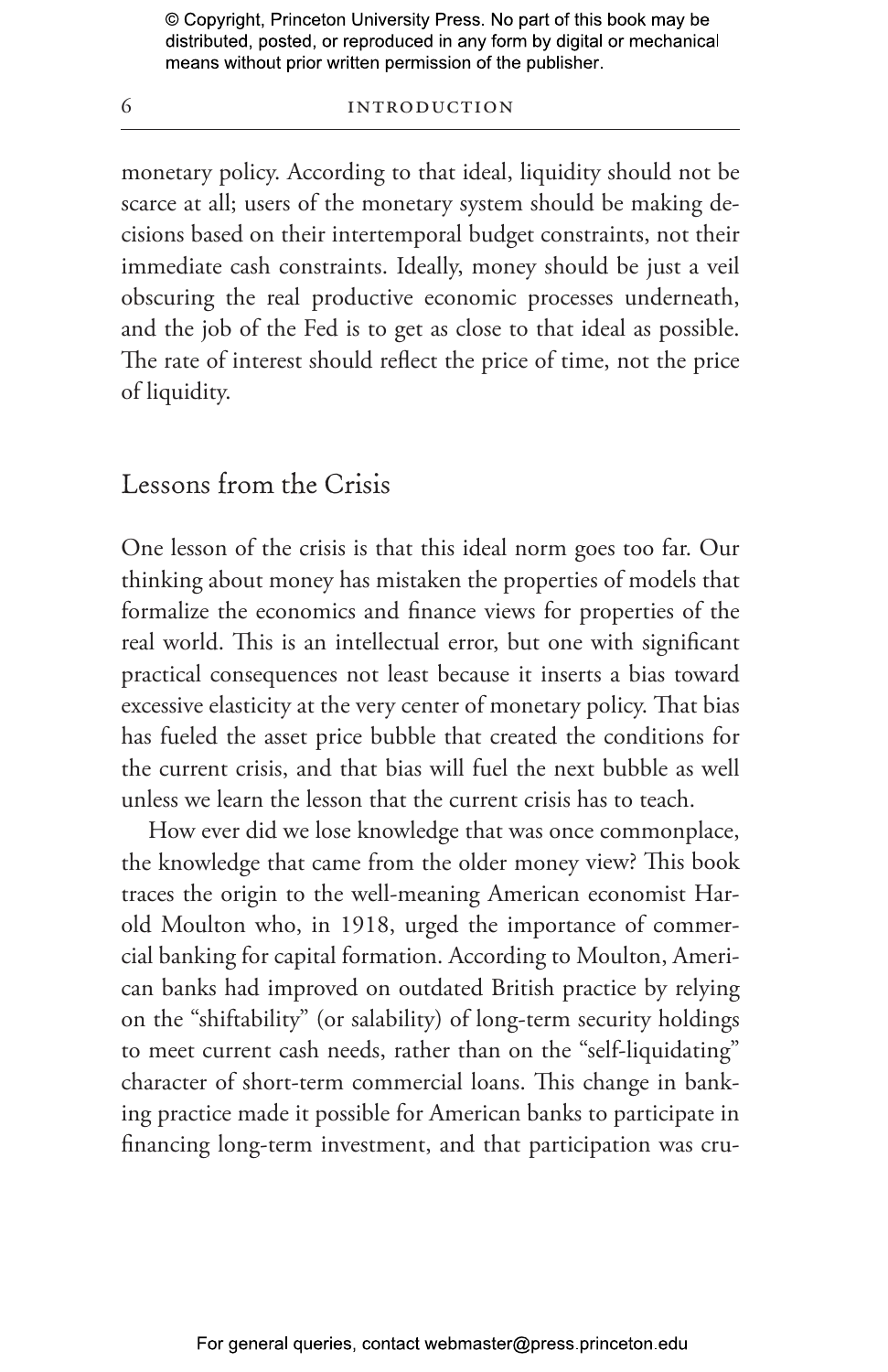### introduction 7

cial for the capital development of the nation. At the time, Moulton's shiftability theory provided intellectual support for those who sought to break from the conservative bank doctrine of yesteryear, and thus helped to shift the balance from excessive discipline toward more appropriate elasticity, but it also did more than that.

This book tells the story of how the triumph of Moulton's shiftability view, as a consequence of depression and war as much as anything else, eventually led to the almost complete eclipse of the money view in modern discourse. Today policymakers focus their attention on the rate of interest that would be established in an ideal system of perfect liquidity. Instead of monitoring the balance between discipline and elasticity, the modern Fed attempts to keep the bank rate of interest in line with an ideal "natural rate" of interest, so called by the Swedish reform economist Knut Wicksell.2

In contrast to those who held the money view, the academic Wicksell did not see any inherent instability of private credit that central bankers must manage, but rather an inherent stability that central bankers are prone to mismanage. According to him, the profit rate on capital is a "natural rate" of interest in the sense that the economy would be in equilibrium at that rate. The problem comes when central bankers choose a "money rate" of interest different from this natural rate. If lower, then the differential creates an incentive for credit expansion to fund new capital investment, and the new spending tends to drive up the general level of prices. Higher prices bring improved profitability and hence also improved creditworthiness, which creates incentive for further credit expansion in an unsustainable cumulative upward spiral.

Wicksell's academic way of looking at the world had clear implications for monetary policy: set the money rate equal to the natural rate and then stand back and let markets work. Unfortunately, the natural rate is not observable, but we do observe the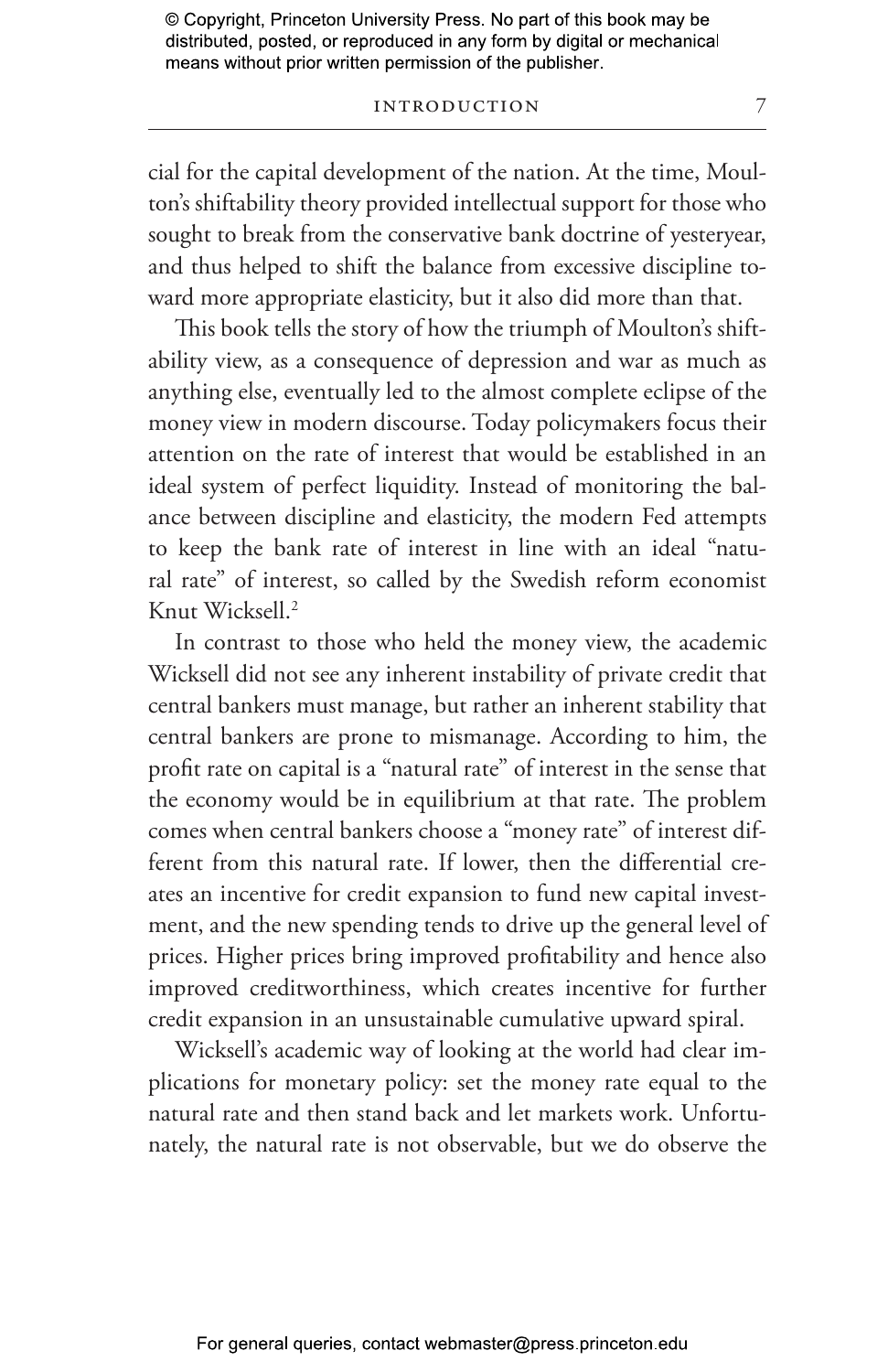### 8 **introduction**

price level, and so we can use that as an indicator of whether the money rate is too high or too low. If prices are rising, then the money rate is too low and should be increased; if prices are falling, then the money rate is too high and should be decreased. Unlike the classic British money view, Wicksell tells us that central bankers have no need to pay close attention to conditions in the money market. They just need to watch the price level.

In modern formulations, neo-Wicksellian policy rules are derived from somewhat different analytical foundations, and they focus attention not on the price level but instead on price inflation as an indicator for policy.3 But the idea is the same. Central bankers have no need to pay attention to conditions in the money market. They just need to watch prices and adjust interest rates accordingly. One modern formulation of this type is the so-called Taylor rule, which uses the level of aggregate income as well as inflation as an indicator of the appropriate setting for the money rate of interest. The Stanford economist John Taylor has suggested that the origin of our present crisis lies in the failure of the Fed to follow such a Taylor rule, choosing instead to keep the money rate below the rule level for about four years, 2002–2005, thus fueling the bubble that burst in 2007.<sup>4</sup>

Taylor's conclusion that the underlying problem was excessive monetary ease is compatible with the older money view, but the money view would look to developments in private credit markets as well as to actions of the Fed in order to understand what happened. From a money view perspective, instability is the natural tendency of credit markets, not necessarily a consequence of monetary mismanagement; as Bagehot famously stated, "Money does not manage itself." A central bank that understands its role to be the elimination of liquidity constraints, however, tends to exacerbate this natural tendency toward instability because it eliminates a key source of discipline that would otherwise constrain individ-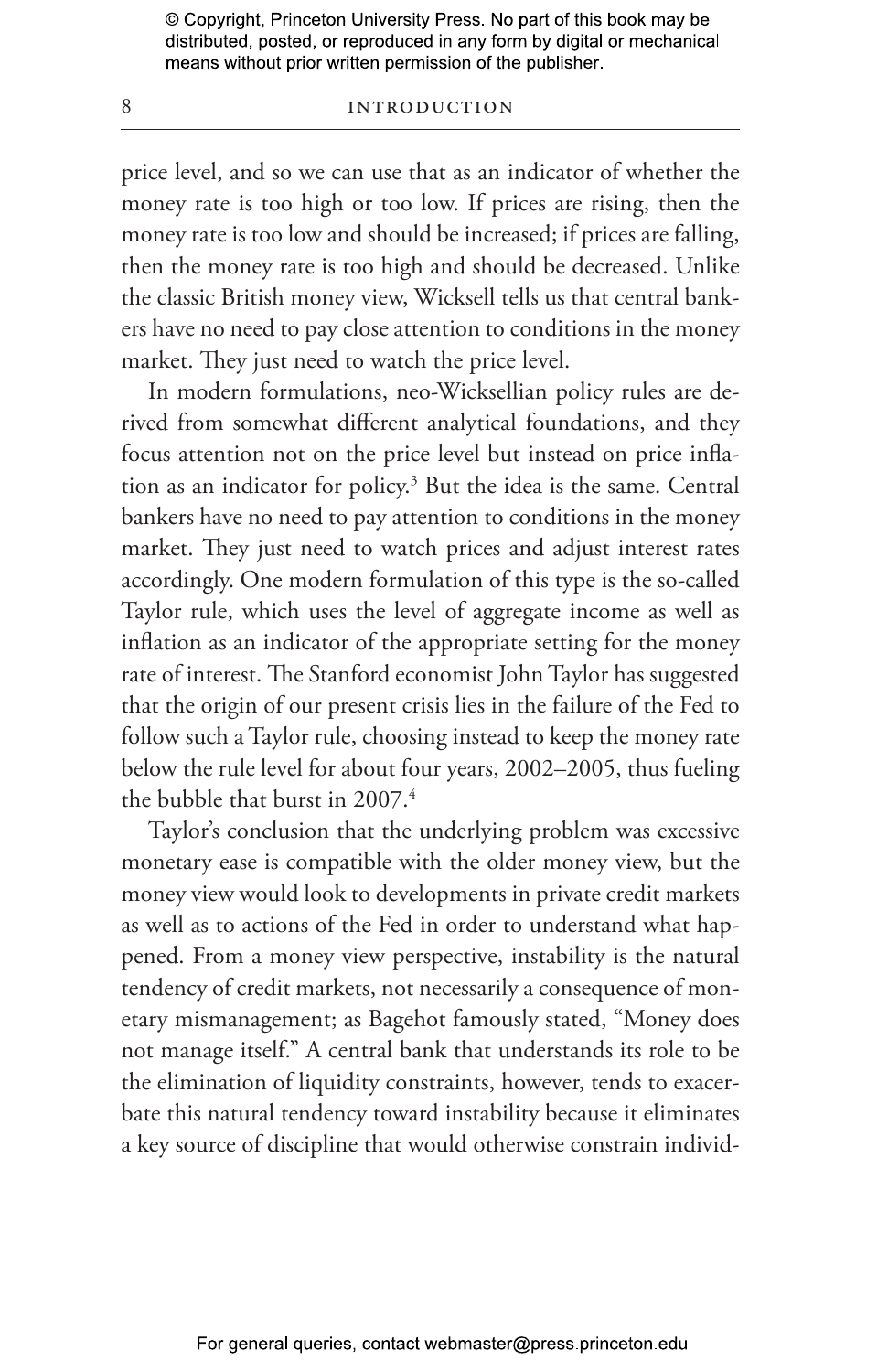### introduction 9

uals and coordinate their market behavior. The problem we face is not that the Fed failed to follow an appropriate neo-Wicksellian Taylor rule but rather that neo-Wicksellian policy rules are themselves excessively biased toward ease.

Such a bias, it is important to note, would have been impossible in the circumstances for which the money view was originally developed, namely, the nineteenth-century gold standard. In those circumstances, excessive ease would have led promptly to gold outflows, threatening maintenance of gold convertibility in international exchange markets. The breakdown of the gold standard, and its replacement by a dollar standard, meant that the U.S. monetary system faced no such reserve constraint. Here we find further institutional basis for decline of the money view.

The Fed could, of course, have imposed such a reserve constraint on the system as a matter of policy, but in general it chose not to do so. (The Volcker episode of 1979–1983 stands out as the only significant exception.) For that policy choice, the intellectual support provided by the economics view and then the finance view was crucial. Abstraction from the plumbing behind the walls provided scientific support for a policy stance that was at systematic variance with what the older money view would have recommended. Dominance of the economics and finance views meant that policymakers chose from a palette of policy options that was biased toward ease.

That said, release from the excessive discipline of the gold standard was certainly a good thing, and it follows that restoration of the Bagehot-era money view is no solution to the current crisis in economic thinking. Bias toward excessive discipline is no answer to the current bias toward excessive elasticity. Instead, what is needed is a restoration of the ancient central banking focus on the *balance* between discipline and elasticity. Furthermore, because the modern economic and financial world is much changed from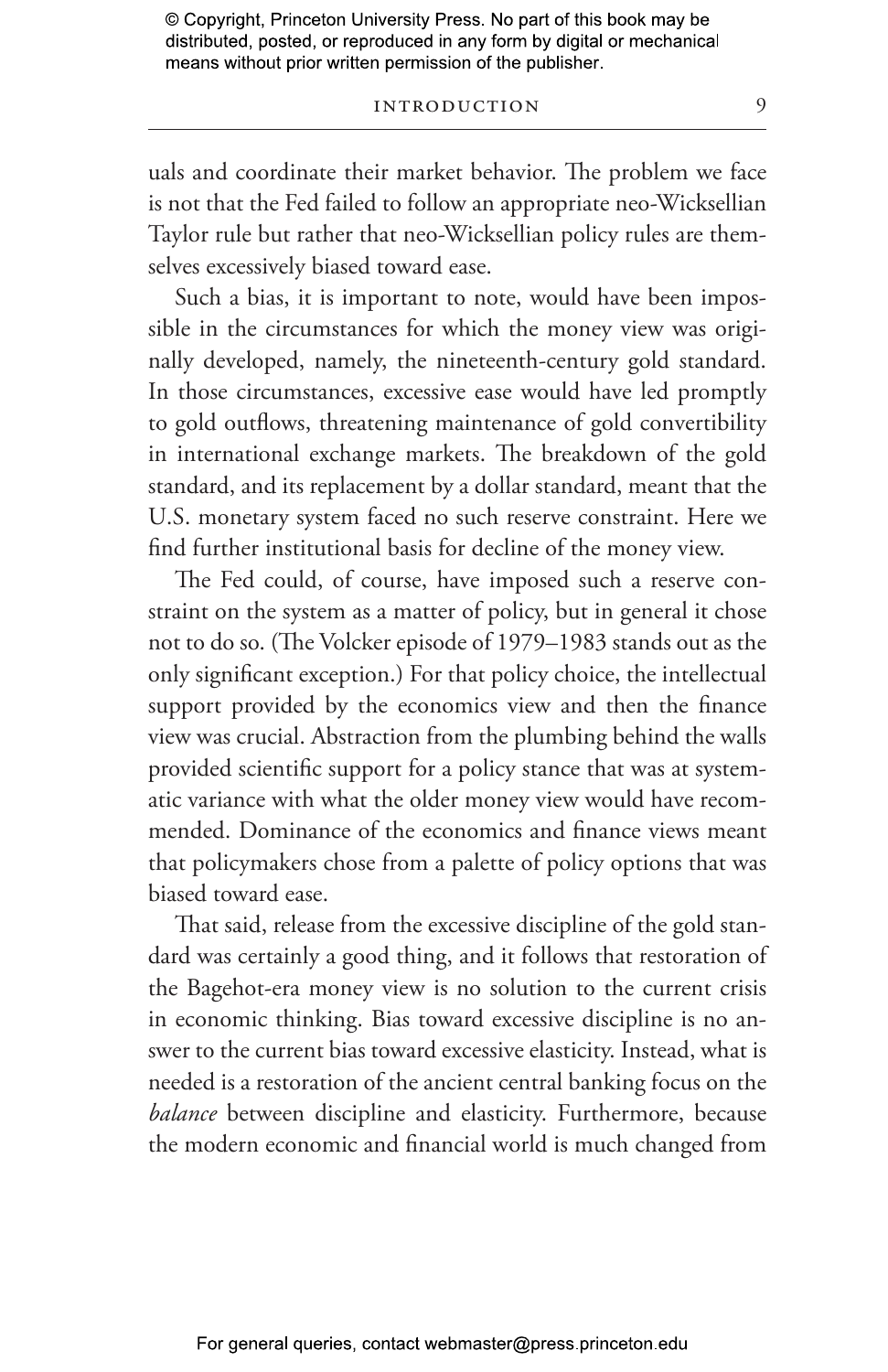### 10 **introduction**

the world in which the money view originally arose, restoration of ancient wisdom must be accompanied by reconstruction for modern conditions and concerns.

This book seeks to begin that reconstruction by taking a resolutely money view approach to understanding the recent credit crisis, and by drawing lessons from that crisis for the future. The main lesson is that a modern money view requires updating Bagehot's conception of the central bank as a "lender of last resort." Under the conditions of the New Lombard Street, the central bank is better conceptualized as a "dealer of last resort."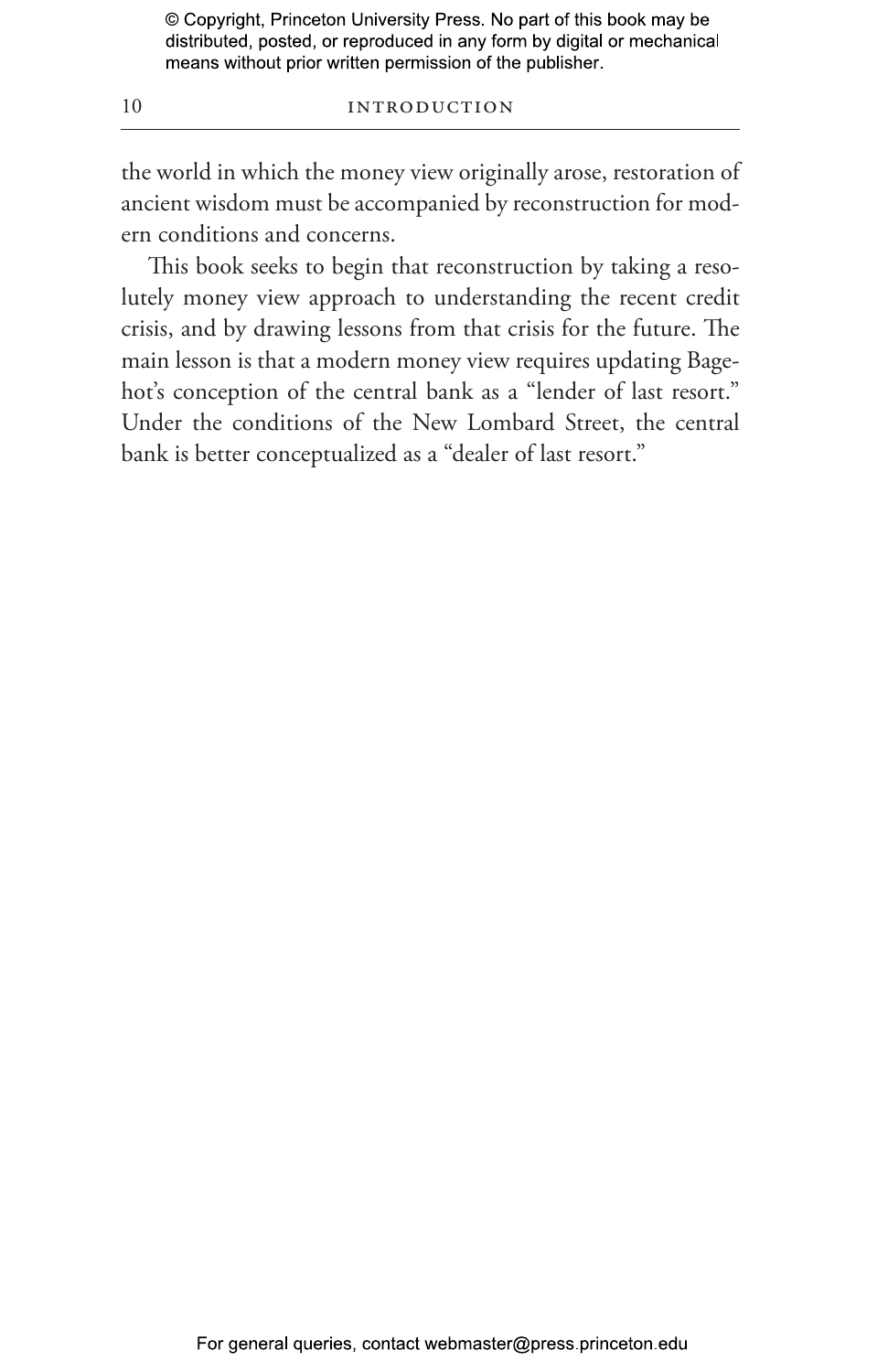# Index

AAA tranche, 128–33, 138, 147n8 ABX index, 130 academic advice, 56–60 Ad Hoc Subcommittee on the Government Securities Market, 53 Age of Management, 136; academics and, 56–60; arbitrage and, 54–55; "bills only" policy and, 54–55, 60; Employment Act of 1946 and, 52–53, 56, 58–59, 64; expectations hypothesis and, 49, 51, 54, 65; Fed-Treasury Accord and, 56; free reserves concept and, 55–56; Gurley-Shaw idealization and, 59–60, 62–63; liquidity and, 50–52, 59–62, 64–70; Marschak-Tobin model and, 63–65, 78–79, 87, 110, 145n13; Minsky and, 66–69; normalcy and, 51, 53, 69; prices and, 48–54, 57–64, 68–70; shiftability and, 48–51, 59, 64; Walrasianism and, 60–65, 70 AIG, 2, 120, 128, 130, 132–34 Aldrich Bill of 1912, 32 Aldrich-Vreeland Act of 1908, 32 Ambac, 128 American Economic Association, 56 American Finance Association, 56

arbitrage, 138–39; Age of Management and, 54–55; learning from crisis and, 113, 115, 124, 146n2; New Lombard Street approach and, 26–27; private dealers and, 99–102; swaps and, 72, 76–79, 85–91, 144n4, 145n9; uncovered interest parity (UIP) and, 76–79, 83–86, 144nn2,4, 145n9; war finance and, 37 Arrow, Kenneth, 61–62, 64, 144n10 Arthur D. Little, 79 asset-backed commercial paper (ABCP), 118–26, 146n2

- Bagehot, Walter, 1, 137, 139; active management and, 38; learning from crisis and, 8–10, 114, 120, 134; "money does not manage itself," 8; money view and, 2, 5; New Lombard Street approach and, 25–29; Old Lombard Street approach and, 18–20, 22–23; private dealers and, 108; swaps and, 88, 90
- balance sheet: credit channel and, 124–25; money channel and, 124–25; New Lombard Street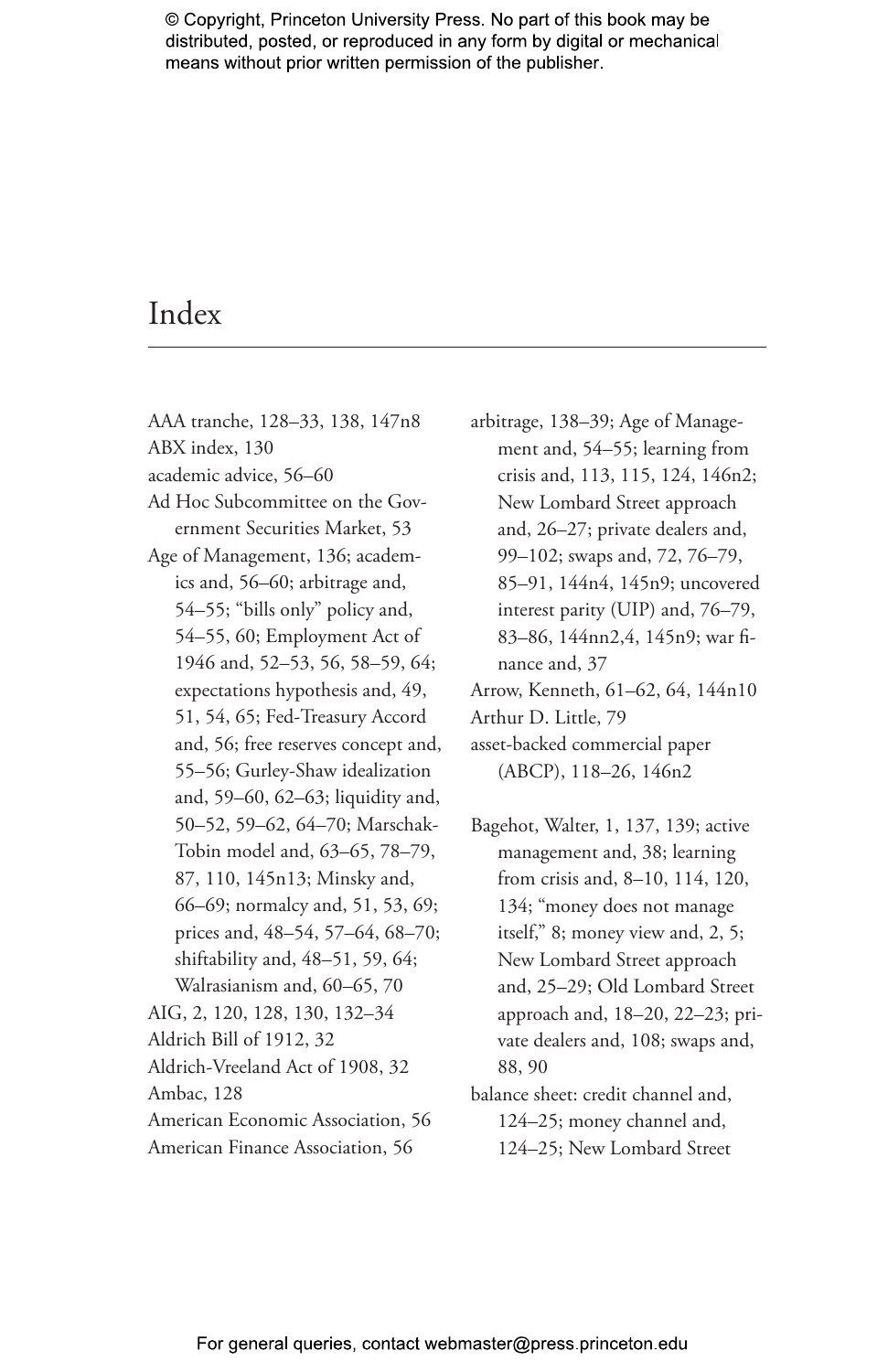### 160 **index**

| balance sheet (cont'd)                  | sponsibility and, 112; stock mar-   |
|-----------------------------------------|-------------------------------------|
| approach, 23-29; Old Lombard            | ket crash of 1929 and, 35, 41–43    |
| Street approach, 18-23. See also        |                                     |
| Federal Reserve                         | capital, 45; Age of Management      |
| Banking Act of 1933, 44                 | and, 48, 51-54, 59-70; fixed,       |
| Banking Act of 1935, 44-45, 48          | 34; instability of credit and, 15,  |
| banking principle, 31                   | 17; learning from crisis and, 6-7,  |
| Bank of America, 133                    | 113-18, 123-26, 132-35; money       |
| Bank of England, 5, 29; Age of          | view and, 2, 4 (see also money      |
| Management and, 67; financial           | view); New Lombard Street ap-       |
| crisis and, 20-23; Goodhart and,        | proach and, 26; private dealers     |
| 87–88, 90; Issue Department of,         | and, 99-103; shadow banking         |
| 21-22; as lender of last resort,        | system and, 41, 113-18, 123-26;     |
| 22-23, 116; Old Lombard Street          | swaps and, 71-82, 85-86;            |
| approach, 18-23                         | working, 34                         |
| <b>Bank of England Operations</b>       | capital asset pricing model (CAPM), |
| (Sayers), 67                            | 85-86                               |
| bank rate, 4-5, 7, 65, 107-8, 142n13    | capitalism, 11-12                   |
| bank runs, 119                          | cash flows: Financial Instability   |
| Bear Stearns, 2, 36, 120, 127, 132      | Hypothesis and, 11, 67; hedge       |
| Bernanke, Ben, 124                      | finance structures and, 67–68;      |
| "bills only" policy, 46-47, 54-55, 60,  | instability of credit and, 12-17;   |
| 78, 114                                 | Minksy and, 11, 13, 16, 66-69,      |
| Black, Fischer, 79-82                   | 71, 87, 90; money view and,         |
| Bretton Woods, 23, 71, 71-72            | 3-5; New Lombard Street ap-         |
| British system: Bagehot and, 1-2, 5,    | proach, 23-29; Old Lombard          |
| 8-10, 18-20, 22-23, 25-29, 38,          | Street approach, 18-23; Ponzi       |
| 88, 90, 108, 114, 120, 134, 137,        | finance structures and, 67–68;      |
| 139; Hawtrey and, 12, 15, 29-30,        | reserve constraint and, 9, 13, 29,  |
| 38, 40, 67-69, 87-88, 90; LIBOR         | 94; shiftability and, 6-7, 34, 38,  |
| and, 96, 121, 133, 145n6; Minsky        | 42-51, 59, 64, 82, 90, 99, 106,     |
| and, 66-67; Sayers and, 67; swaps       | 112, 114, 126, 136-39, 142n5,       |
| and, 72-74                              | 147n13; survival constraint and,    |
| Brunnermeier, Markus, 146n3             | 13-14, 16-17, 93-94, 101-3,         |
| bubbles: instability of credit and, 12, | 106-8, 112, 139; swaps and,         |
| 15-17; learning from crisis and,        | 71-91; timing of, 5                 |
| 6, 8; money rate of interest and,       | "Central Banking and Money Market   |
| 8; private dealers and, 111-12; re-     | Changes" (Minsky), 66               |
|                                         |                                     |

For general queries, contact webmaster@press.princeton.edu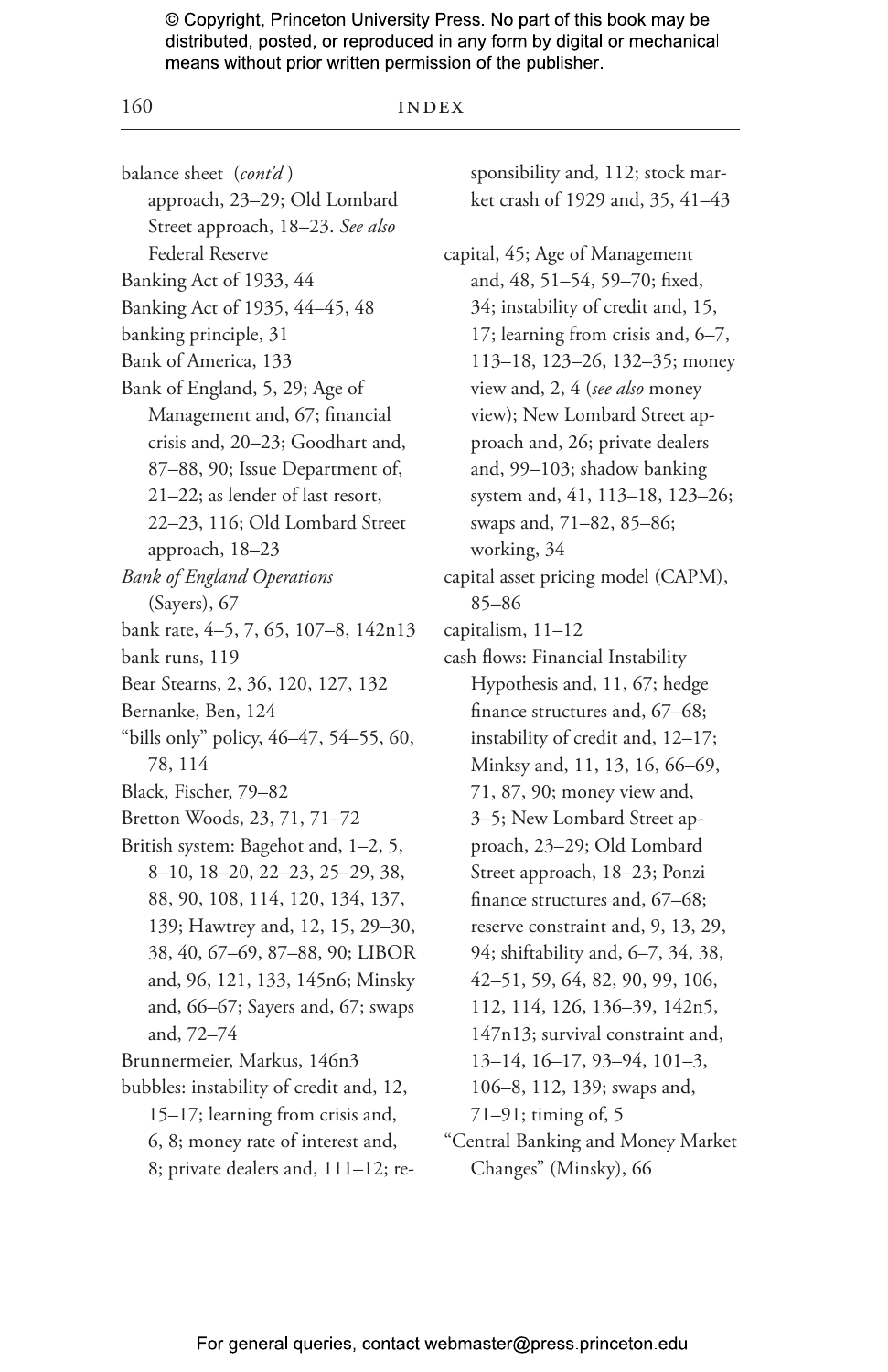### index 161

central banks: academic theory on, 56–60; Age of Management and, 57–60, 63–66, 69–70; art of, 15; Bank of England, 5, 19–23, 29, 67, 87, 90, 116; bank rate and, 4–5, 7, 65, 107–8, 142n13; dealer of last resort and, 2, 10, 28, 84, 107, 114–16, 122–25, 129–38, 147n13; discipline and, 4–9, 13– 15, 17, 20, 29, 55, 92, 107–10, 139; discount accommodation and, 35–36; Financial Instability Hypothesis and, 11, 67; haircuts and, 23–24, 27, 92, 120, 138; instability of credit and, 12–17; learning from crisis and, 7–10, 112–15, 121; lender of last resort and, 1–2 (*see also* lender of last resort); Marschak-Tobin model and, 63–65, 78–79, 87, 110, 145n13; money view and, 2–10, 65, 79, 87, 93, 102, 105–16, 122–25, 129–30, 139; National Banking System and, 30–37; New Lombard Street approach and, 23–29; Old Lombard Street approach and, 18–23; repurchase agreements and, 23, 34, 38–39; reserve constraint and, 9, 13, 29, 94; Second Bank of the United States, 30; shiftability and, 6–7, 34, 38, 42–51, 59, 64, 82, 90, 99, 106, 112, 114, 126, 136–39, 142n5, 147n13; stock market crash of 1929 and, 35, 41–43; survival constraint and, 13–14, 16–17, 93–94, 101–3, 106–8, 112, 139; swaps and, 71–91; tightening/

loosening money and, 4, 14–15, 24, 27, 40, 70; Wicksellianism and, 7–9. *See also* Federal Reserve Citibank, 112 Citigroup, 133 collateral, 39, 141n5; Age of Management and, 48, 69; Banking Act of 1935 and, 48; instability of credit and, 17; learning from crisis and, 118–27, 130; National Banking System and, 31–34; New Lombard Street approach and, 23–24; private dealers and, 92, 96–100, 105–6, 110, 112; shadow banking system and, 118–27; swaps and, 73, 79, 82; U.S. Treasury and, 37; war finance and, 37–38 collaterized debt obligation (CDO), 127–31, 147n9 commercial loan theory, 31 commercial paper, 29, 70, 118–19, 121, 124 Commercial Paper Funding Facility, 121 convertibility, 9, 22–24, 31, 33, 43–44, 46 Council of Economic Advisors, 78 creative destruction, 12 credit: aggregate, 13; bubbles and, 12, 15–17; creative destruction and, 12; debt and, 3–4 (*see also* debt); depression and, 43–46; elasticity and, 14, 17, 25; Financial Instability Hypothesis and, 11, 67; Hawtrey and, 12, 15, 29–30, 38, 40, 67–69, 87–88, 90; hedge finance structures and, 67–68; inherent instability of, 12-17;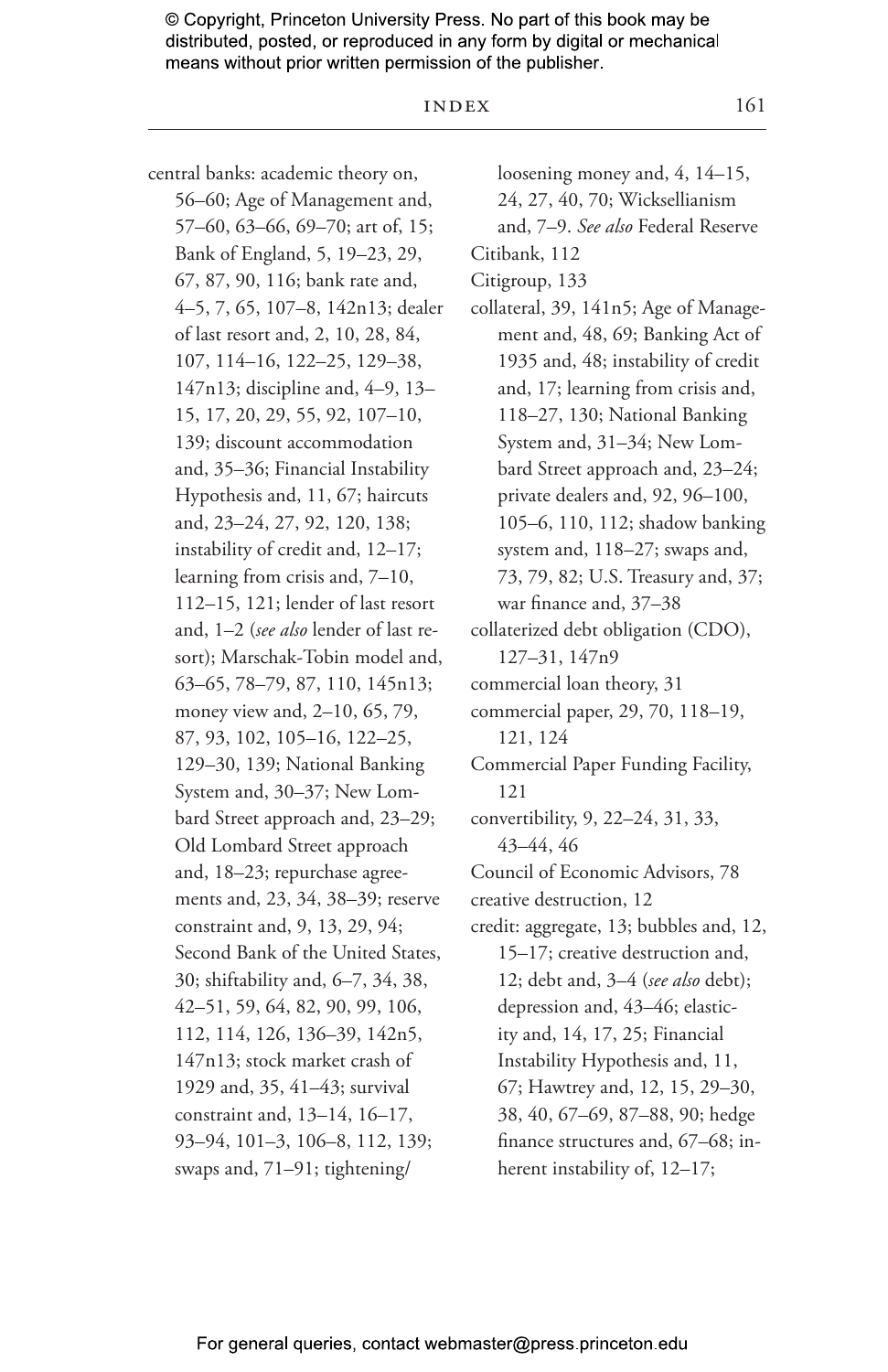|  | credit (cont'd) |  |
|--|-----------------|--|
|--|-----------------|--|

lessons from crisis and, 6–10; market-based credit system and, 113, 116–17, 123, 126–27, 135–36; money view and, 3–6; New Lombard Street approach and, 23–29; Old Lombard Street approach and, 18–23; private, 7–8, 14–15, 25, 27, 69, 109; private dealers and, 92–100, 105–6, 109–11; productive, 13, 34, 42; public, 14, 25; qualitative/quantitative control of, 38–39; reserve constraint and, 9, 13, 29, 94; seductive allure of, 11; speculative, 13, 34, 38, 40; Strong rule and, 38–40; survival constraint and, 13–14, 16–17, 93–94, 101–3, 106–8, 112, 139; swaps and, 72–75, 79–84, 87, 113, 118, 121, 124, 127, 132; tightening/loosening money and, 4, 14–15, 24, 27, 40, 70; World War II era and, 46–47 credit channel, 124–25

- credit default swap (CDS): failure of natural norm and, 84; IOUs and, 72–76, 79–82; learning from crisis and, 113, 118, 127–29, 132– 33, 147n13; liquidity and, 83
- currency: "bills only" policy and, 46– 47, 54–55, 60, 78, 114; discount accommodation and, 35–36; Eurodollar, 25, 70, 75, 83, 96, 98, 106, 111–12, 115, 119–20, 137, 141n5, 145n6; exchange rate and, 71, 75–77, 86; mismatch and, 75, 77, 83; National Banking System and, 30–37; Operation Twist and, 78, 144n4; real bills doctrine and,

31; swaps and, 71–91, 113, 118, 121, 124, 127, 132; Treasury-Eurodollar (TED) spread and, 145n6; U.S. dollar, 9 (*see also* dollar); war finance and, 37–38 currency principle, 31

- dealer of last resort, 2; implications of in normal times, 136–39; learning from crisis and, 10, 114–16, 122– 25, 129–35, 132–35, 147n13; New Lombard Street approach and, 28; private dealers and, 107; swaps and, 84; shiftability and, 138, 147n13; Term Asset-Backed Securities Loan Facility (TALF) and, 133–34
- Debreu, Gerard, 61–62, 64, 144n10
- debt, 3, 39, 94; Age of Management and, 52–54, 57, 68–70; collateralized debt obligation (CDOs) and, 127–31, 147n9; crushing burden of future, 11; dealers of last resort and, 132–34; depression and, 46–47; Employment Act of 1946 and, 52–53, 56, 58–59, 64; Fannie Mae and, 114; Freddie Mac and, 114; instability of credit and, 12–17; IOUs and, 72–76, 79–82; National Banking System and, 32; New Lombard Street approach and, 24; Ponzi finance structures and, 67–68; stock market crash of 1929 and, 42–43; swaps and, 71– 76, 79–82, 84; Treasury, 37–38, 46, 54, 132 decentralized payments system, 93–

98, 104–5

deflation, 43, 56–57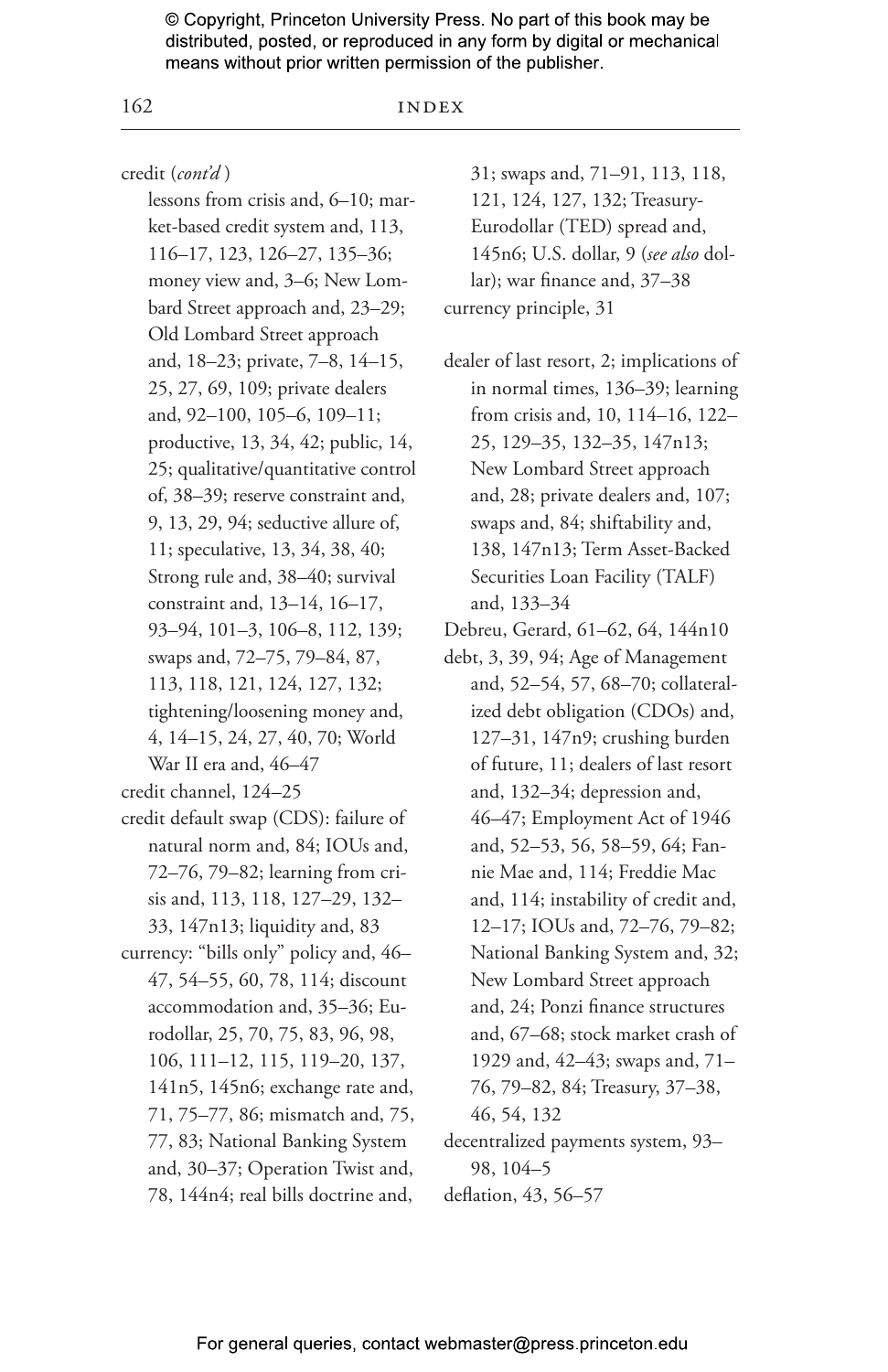### index 163

depression, 5, 7, 36; Age of Management and, 50–53, 56–60; learning from crisis and, 113, 115; New Lombard Street approach and, 23; noncommercial credit and, 43–47; smoothing and, 50–51; stock market crash of 1929 and, 35, 41–43; swaps and, 71 discipline: Age of Management and, 55; elasticity and, 4–10, 13–15, 17, 20, 29, 55, 92, 107–10, 139; instability of credit and, 13–15, 17; learning from crisis and, 6–9; money view and, 4–6; New Lombard Street approach and, 29; Old Lombard Street approach and, 20; private dealers and, 92, 107–10; tightening/loosening money and, 4, 14–15, 24 division of labor, 114–15 dollar, 9; Bretton Woods system and, 23, 71; as "coin of the realm," 71; devaluation of, 43; Kennedy administration and, 77–78; Marshall Plan and, 71; New Lombard Street approach and, 23–29; Operation Twist and, 78, 144n4; swaps and, 71–78, 90; Treasury-Eurodollar (TED) spread and, 145n6 Dunbar, Charles F., 142n4 dynamic stochastic general equilibrium (DSGE), 108–9 Eccles, Marriner S., 44 economics view, 4–6, 9, 108–9 elasticity: Age of Management and, 55, 66; banking principle and, 31; credit, 14, 17, 25; currency principle and, 31; discipline and, 4–10, 13–15, 17, 20, 29, 55, 92, 107–10, 139; inelasticity and, 31; Minsky on, 66–69; National Banking System and, 31–33; New Lombard Street approach and, 25, 29; Old Lombard Street approach and, 22; private dealers and, 94, 107–10; solvency and, 17, 42, 44–46, 67, 82, 100, 106, 117–18, 123; tightening/loosening money and, 4, 14–15, 24, 27, 40, 70; war finance and, 38 Employment Act of 1946, 52–53, 56, 58–59, 64 equilibrium, 7, 49, 69; dynamic stochastic general equilibrium (DSGE) and, 108–9; natural tendency to instability and, 8–9; solvency and, 17, 42, 44–46, 67, 82, 100, 106, 117–18, 123; swaps and, 70, 78, 85–89; Walrasianism and, 60–65, 70, 78, 88–89, 108 Eurodollar, 70, 137, 141n5; learning from crisis and, 115, 119–20; New Lombard Street approach and, 25; private dealers and, 96, 98, 106, 111–12; swaps and, 75, 83; Treasury-Eurodollar (TED) spread and, 145n6 exchange rate, 71, 75–77, 86 expectations hypothesis (EH): Age of Management and, 49, 51, 54, 65; private dealers and, 101; swaps and, 76–79, 83, 86, 91, 145n9 Fannie Mae, 114, 132, 134 farming, 33, 40 Federal Deposit Insurance Corporation, 45, 82, 117, 133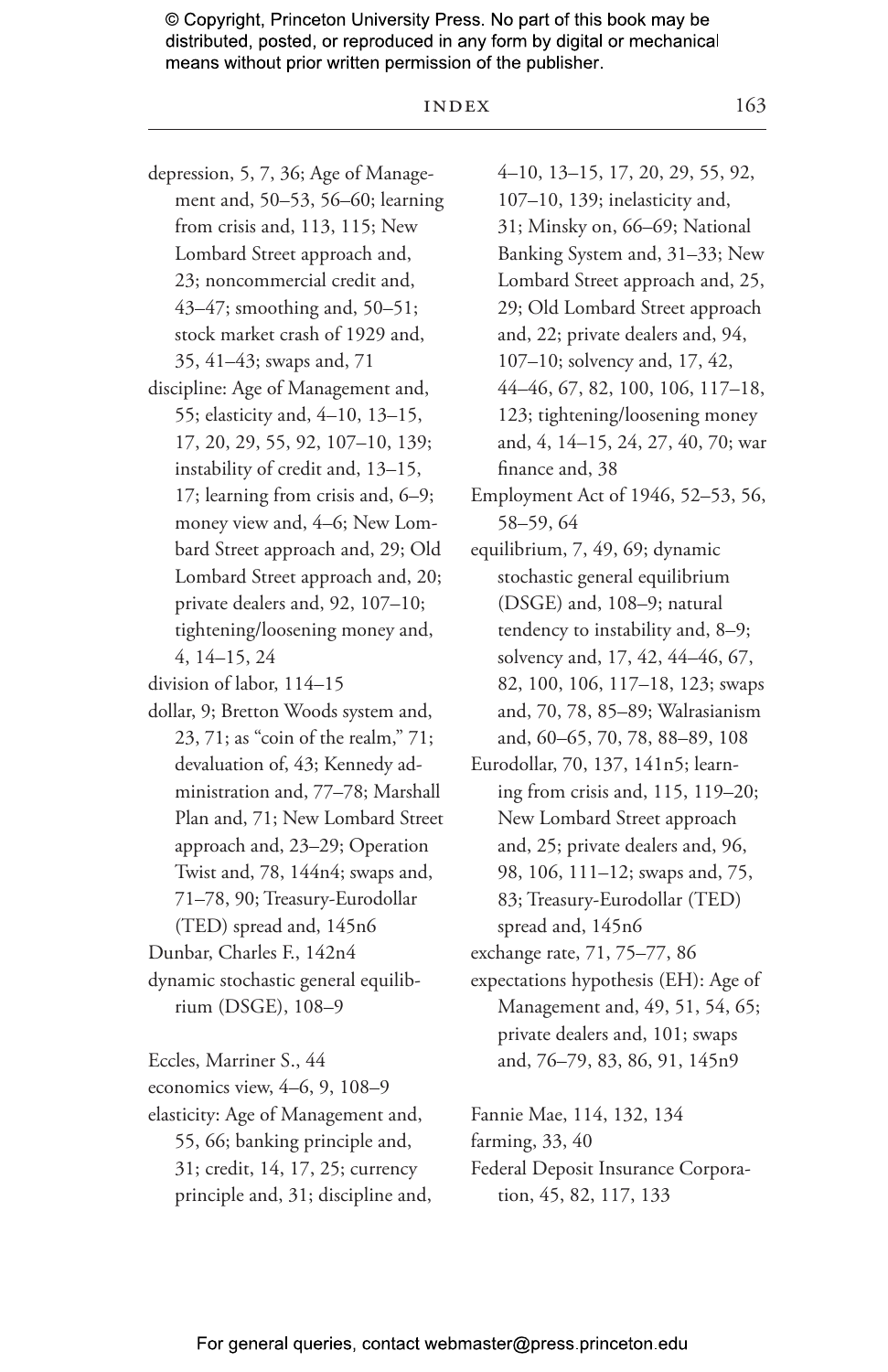### 164 **index**

Federal Home Loan Bank board, 45 Federal Open Market Committee (FOMC), 48, 53–54 Federal Reserve: academic advice and, 56–60; Age of Management and, 48–70; balance sheet for, 2–5; bank rate and, 4–5, 7, 65, 107–8, 142n13; "bills only" policy and, 46–47, 54–55, 60, 78, 114; centennial year of, 136; convertibility and, 33; credit and, 3–4 (*see also* credit); dealer of last resort and, 2, 10, 28, 84, 107, 114–16, 122–25, 129–38, 147n13; discount accommodation and, 35–36; Eccles and, 44; econometric model of, 63–64; Employment Act of 1946 and, 52–53, 56, 58–59, 64; establishment of, 30, 33; farming problem and, 33, 40; fiscal agency of, 37–38; government debt and, 24–25; haircuts and, 23–24, 27, 92, 120, 138; interventions by, 4; learning from crisis and, 113–35; as lender of last resort, 1–2, 115–16, 119–20; liquidity premium and, 50–52; Marschak-Tobin model and, 63–65, 78–79, 87, 110, 145n13; Martin and, 46, 53, 55, 58, 62–63, 78, 114–15, 123, 136; money view and, 2–10, 65, 79, 87, 93, 102, 105–16, 122–25, 129–30, 139; National Banking System and, 30–37; New Lombard Street approach and, 23–29; noncommercial credit and, 43–47; normalcy and, 51, 53, 69; Operation Twist and, 78,

144n4; private dealers and, 95– 112; repurchase agreements and, 23, 34, 38–39; shiftability and, 6–7, 48–49 (*see also* shiftability); smoothing and, 40, 50–51; stock market crash of 1929 and, 35, 41–43; Strong rule and, 38–40, 55, 142n16; Taylor rule and, 8; tightening/loosening money and, 4, 14–15, 24, 27, 40, 70; transformed role of, 1–2; Volcker episode and, 9; Walrasianism and, 60–65; war finance and, 37–38 Federal Reserve Act, 30, 32, 37–38, 44, 142n3 Fed-Treasury Accord, 25, 46, 56 feedback mechanisms, 15, 65, 68, 110 finance view, 4–6, 9 financial crisis: action lag and, 113– 14; anatomy of a, 103–7; assetbacked commercial paper (ABCP) and, 118–26, 146n2; bubbles and, 6, 8, 12, 15–17, 41–42, 111–12; depression and, 5, 7, 23, 36, 43–47, 50–53, 56–60, 71, 113, 115; division of labor and, 114–15; free fall and, 2; as "inflection point in economic history," 1; learning from, 6–10, 113–35; lender of last resort and, 1–2 (*see also* lender of last resort); marketbased credit system and, 113, 116–17, 123, 126–27, 135–36; Marschak-Tobin model and, 63–65, 78–79, 87, 110, 145n13; money view and, 2–10, 65, 79, 87, 93, 102, 105–16, 122–25, 129–30, 139; Moulton-Martin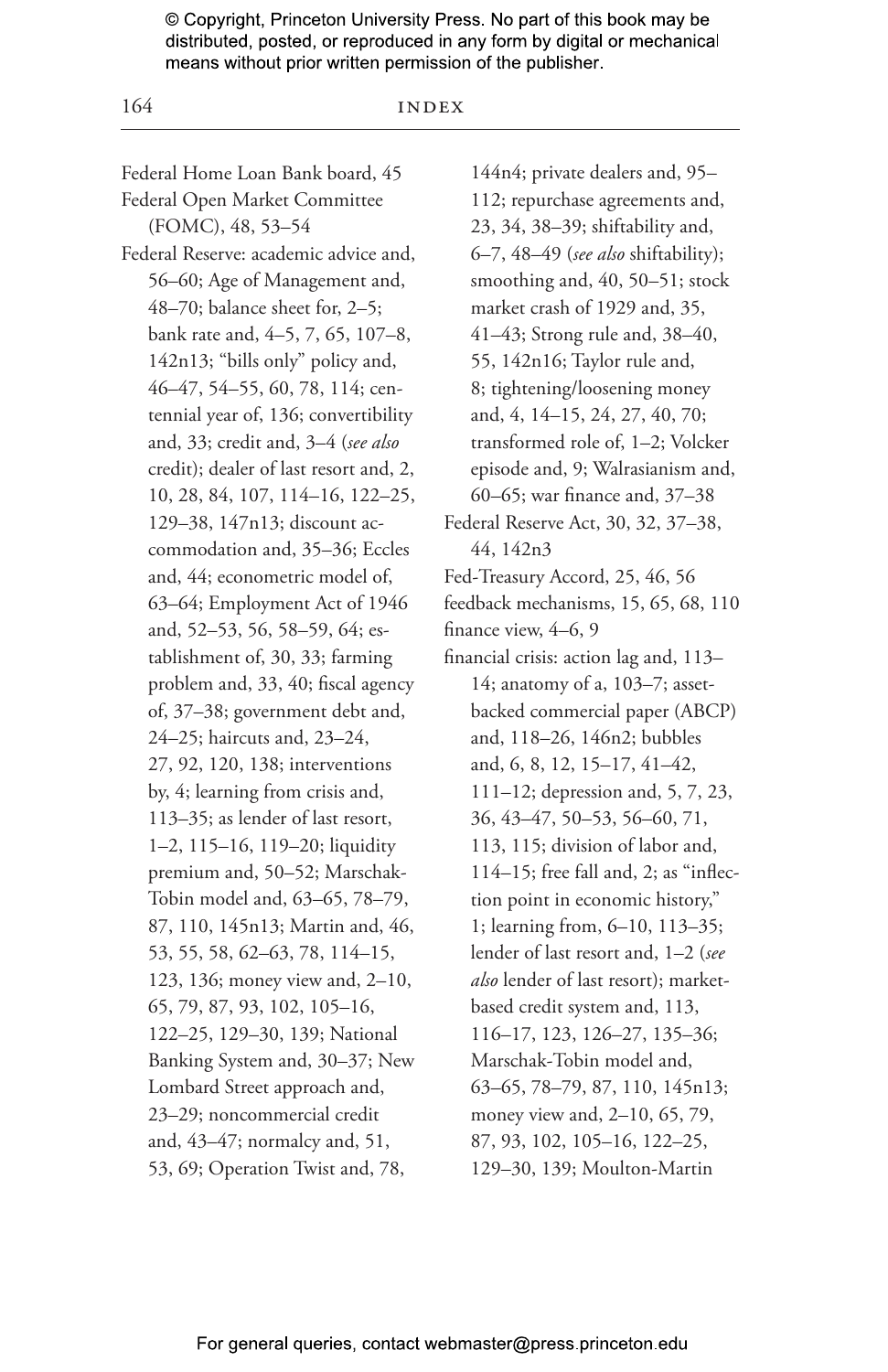### index 165

model and, 123–31; New Lombard Street approach and, 23–29; noncommercial credit and, 43–47; normal crisis and, 104, 107, 132; Old Lombard Street approach and, 20–23; stock market crash of 1929 and, 35, 41–43; subprime mortgage, 123, 130–31; tinkering approach and, 113–14; war finance and, 37–38 Financial Instability Hypothesis, 11, 67 Fisher, Irving, 43, 57–58, 109, 142n10, 143n9 Fisher effect, 109–10 Freddie Mac, 114, 132, 134

- free reserves concept, 55–56
- Friedman, Milton, 43, 58–59, 66, 88, 143n9, 145n13
- "General Equilibrium Approach to Money, A" (Tobin), 62, 78, 85
- *General Theory of Employment, Interest, and Money* (Keynes), 45
- Glass-Steagall Act, 44
- gold, 29, 40, 42, 144n4; Bretton Woods system and, 23, 71–72; convertibility and, 9, 22–24, 31, 33, 43–44, 46; devaluation of dollar and, 43; dollar standard and, 9, 23, 71; Kennedy administration and, 77–78; National Banking System and, 30–37; Old Lombard Street approach and, 21–23; war finance and, 41 Goodhart, Charles, 87–88, 90 Goodhart's Law, 87–88 government bonds, 30, 33, 52
- government-sponsored enterprises (GSEs), 134–35, 138
- Great Depression, 35, 47, 71; Age of Management and, 56, 60; government spending and, 45–46; institutional evolution and, 36; Keynesianism and, 23; learning from crisis and, 113, 115; noncommercial credit and, 43–46; stock market crash of 1929 and, 35, 41–43 Gurley, John G., 59–60, 62–63
- haircuts, 23–24, 27, 92, 120, 138
- Hansen, Alvin, 45–46
- Harvard, 45, 66, 145n8
- Hawtrey, Ralph: Age of Management and, 67–69, 87–88, 90; countercyclical policy and, 40; instability of credit and, 12, 15; National Banking System and, 30; New Lombard Street approach and, 29; Strong and, 38
- hedges, 146n5; Age of Management and, 67, 69; learning from crisis and, 136–38, 147n9; swaps and, 74–77, 82–84, 145nn6,7
- Hicks, John, 52, 61
- Hicks-Hansen IS/LM model, 63
- households: Fannie Mae and, 114; as financial institutions, 11; Freddie Mac and, 114; money market and, 2, 11, 24, 52, 59, 62, 105, 114, 117
- *Indian Currency and Finance* (Keynes), 23 inflation, 1; Age of Management and, 53; deflation and, 43, 56–57;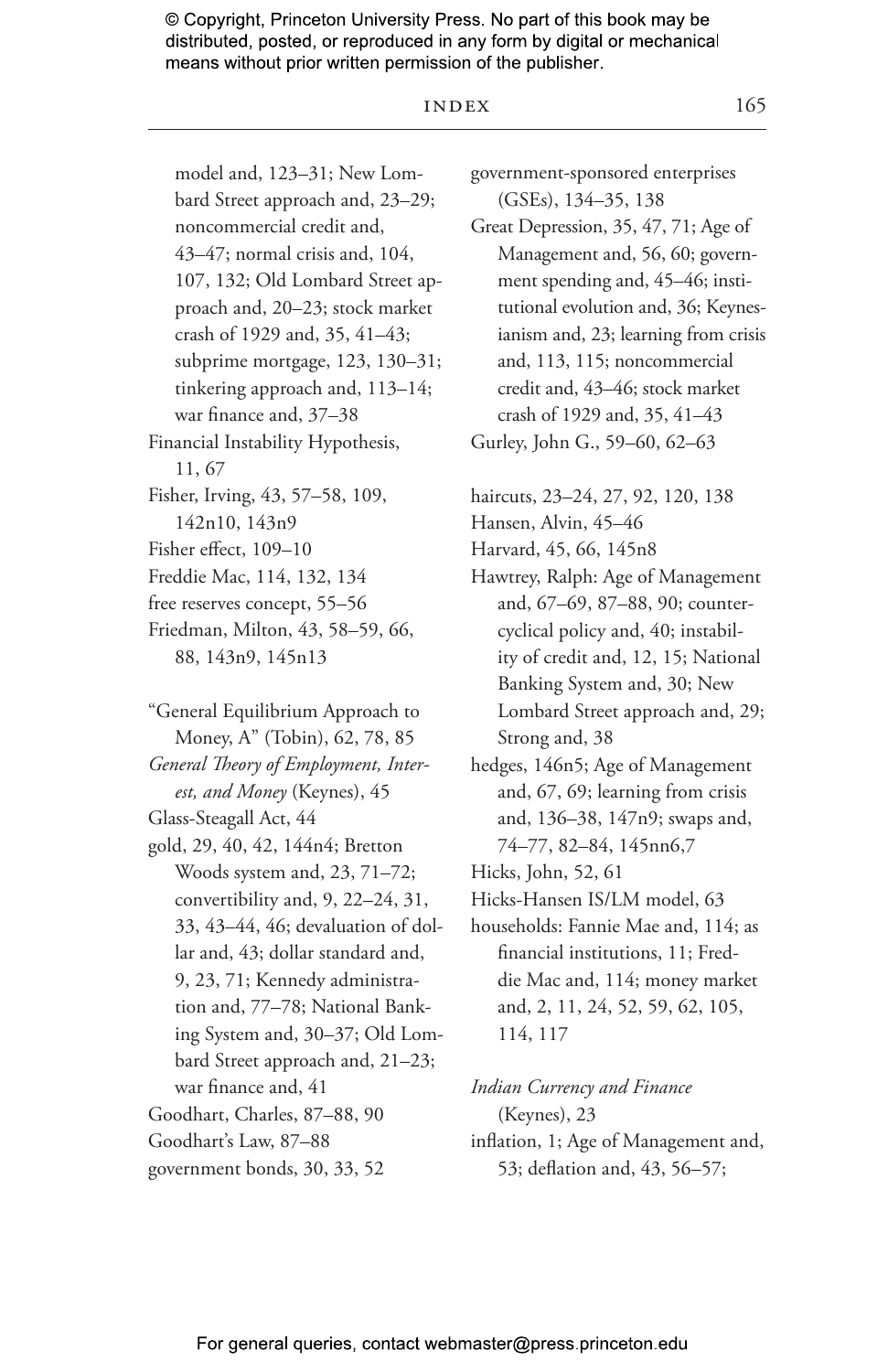### 166 index

80–81

Fisher on, 57; learning from crisis and, 8; private dealers and, 110; targeting and, 109; swaps and, 88

- insurance, 44–45; AAA tranche and, 128–33; Age of Management and, 59; learning from crisis and, 117–19, 126–34, 138; swaps and,
- interest, 6, 137–39, 141n5; Age of Management and, 49–58, 63, 69– 70; gold flow and, 41; government spending and, 46; inflation and, 1, 8, 53, 56–57, 88, 109–10; instability of credit and, 14–18; learning from crisis and, 115, 121, 135; LIBOR and, 96, 121, 133, 145n6; money rate of, 7–8, 22, 32, 42, 58, 63, 106, 115, 139; National Banking System and, 30–32; natural rate of, 7, 65, 109, 135; New Lombard Street approach and, 23, 29; Old Lombard Street approach and, 18–23; perfect liquidity and, 7; private dealers and, 96, 101, 104, 109–12, 146n5; Strong rule and, 39–40; swaps and, 71–72, 75–89, 113, 144n2, 145n6; Taylor rule and, 8–9, 109–10; Term Auction Facility and (TAF) and, 29; uncovered interest parity (UIP) and, 76–79, 83–86, 144nn2,3,4, 145n9; war and, 46
- interest rate swap (IRS), 80–83
- investment: ABCP and, 146n2; capital asset pricing model (CAPM) and, 85–86; collateralized debt obligation (CDOs) and, 127–31,

147n9; economics view and, 4–6, 9, 108–9; expectations hypothesis (EH) and, 49, 51, 54, 65, 76–79, 83, 86, 91, 101, 145n9; finance view and, 4–6, 9; market-based credit system and, 113, 116–17, 123, 126–27, 135–36; New Deal reforms and, 54; Ponzi finance structures and, 67–68; pricecredit feedback and, 15, 65, 68, 110; private dealers and, 106, 109; profit and, 7, 15, 19–20, 26, 51, 54, 57–58, 76–79, 83, 86–87, 91, 98–101, 106, 111, 137–39; risk and, 12, 14, 24, 26, 49–51, 60–64, 68, 73–74, 77–86, 99–103, 108, 117–18, 121, 123, 126–34, 137–39, 141n3, 145nn6,9, 146n5; shiftability and, 6–7, 34, 38, 42–51, 59, 64, 82, 90, 99, 106, 112, 114, 126, 136–39, 142n5, 147n13; swaps and, 71–91; uncovered interest parity (UIP) and, 76–79, 83–86, 144nn2,4, 145n9 IOUs, 72–76, 79–82

Jimmy Stewart perspective, 117–18, 121–23 J. P. Morgan, 44, 74, 74–77, 147n10

Kennedy administration, 77–78 Keynes, John Maynard, 23, 45, 52, 61, 143n23, 144n2

Keynesianism, 61, 69, 89; Hansen on, 45–46; institutionalism and, 143n23; Marschak approach and, 62; New, 64, 109; Tobin and, 62–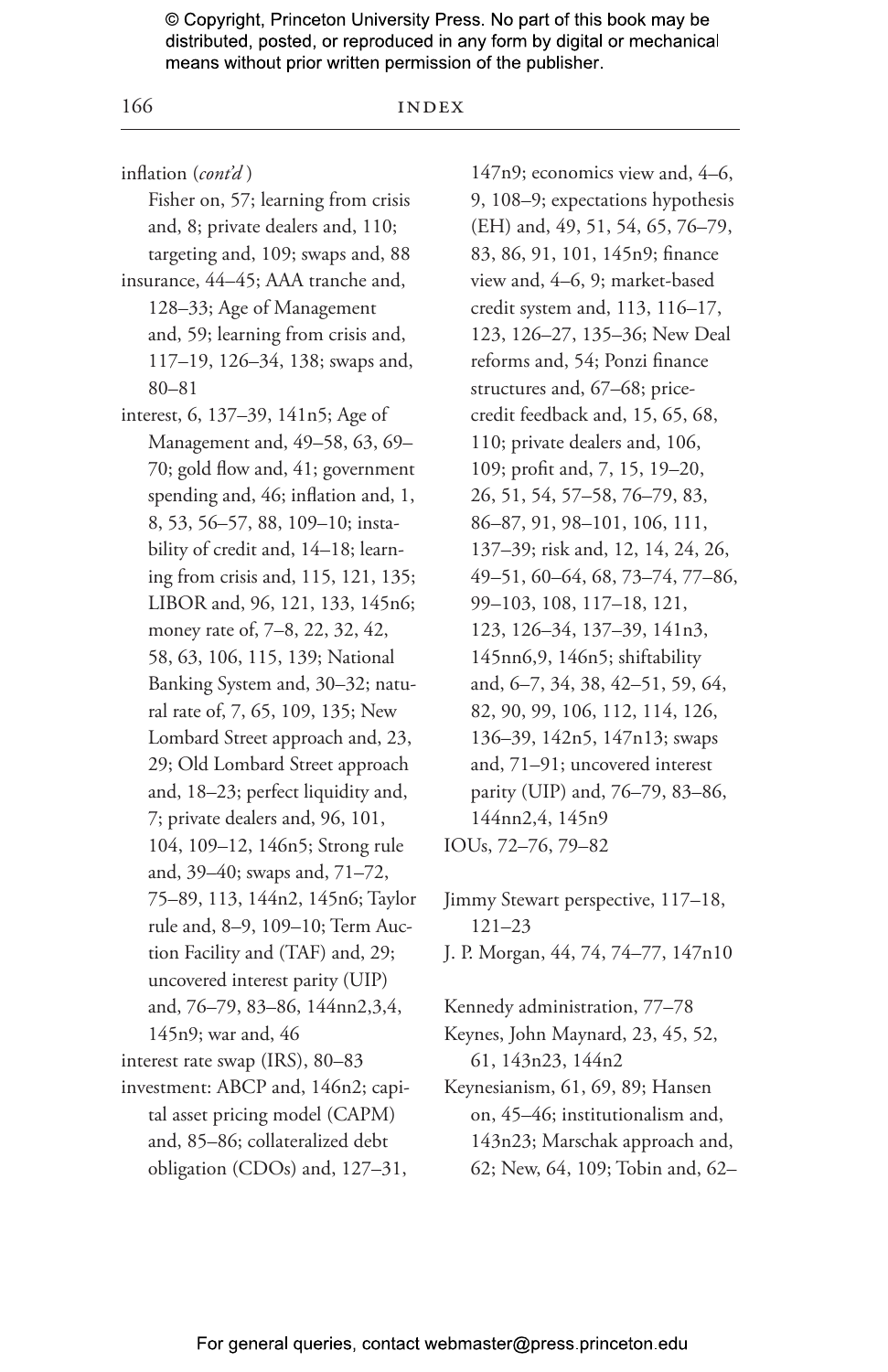### index 167

66, 78–79, 85, 97–100, 109–10, 145n13 Kotlikoff, Laurence J., 147n13

- Lehman Brothers, 2, 36, 106, 120, 127, 133–34
- lender of last resort, 4, 138; Age of Management and, 48, 66; Banking Act of 1935 and, 48; Bank of England and, 22–23, 116; crisis strategy and, 1–2; Federal Reserve and, 1–2, 115–16, 119–20; instability of credit and, 17; Jimmy Stewart perspective and, 117–18, 121–23; learning from crisis and, 10, 114–16, 119–22, 130; mantra for, 1–2; National Banking System and, 33; Old Lombard Street approach and, 22; private dealers and, 99, 107
- liquidity: Age of Management and, 50–51, 59–62, 64–70; artificial, 34–35; asset-backed commercial paper (ABCP) and, 118–26, 146n2; Banking Act of 1935 and, 44–45; capital asset pricing model (CAPM) and, 85–86; convertibility and, 9, 22–24, 31, 33, 43–44, 46; Financial Instability Hypothesis and, 11, 67; funding, 25–26, 47, 66, 68, 87, 98–101, 104–7, 110–16, 124–26, 130–37; Gurley-Shaw idealization and, 59–60; hedge finance structures and, 67–68; instability of credit and, 17; interbank accommodation and, 35; Jimmy Stewart perspective, 117–18, 121–23; learn-

ing from crisis and, 7–8, 113–35, 147n13; macroeconomics and, 85–87, 90–91; market, 25–26, 64, 68, 82, 84, 98–100, 104, 106–7, 110–16, 125–39; money view and, 5–6; National Banking System and, 34–37; natural, 34–35; New Lombard Street approach and, 25–29; noncommercial credit and, 44–47; normal backwardation theory and, 52, 144n2; perfect, 7, 90–91; Ponzi finance structures and, 67–68; preference, 51, 59–60, 62, 68; premium, 50–52; private dealers and, 92, 98–112; redefinition of, 44–45; self-liquidation and, 6, 31–38, 44, 48, 51, 114; shadow banking system and, 116–28, 132; as shiftability, 35, 59 (*see also* shiftability); solvency and, 17, 42, 44–46, 67, 82, 100, 106, 117–18, 123; swaps and, 74, 82–87, 90, 113, 118, 121, 124, 127, 132, 145n6; tendency to instability and, 8–9; war and, 38

- "Liquidity Preference as Behavior toward Risk" (Tobin), 62, 85
- loans, 2, 132–34, 142n13; Age of Management and, 58, 68; Banking Act of 1935 and, 44; commercial loan theory and, 31; farm, 33, 40; Federal Reserve Act and, 38; free reserves concept and, 55–56; haircuts and, 23–24, 27, 92, 120, 138; instability of credit and, 12–17; interbank, 55–56, 96–98; learning from crisis and, 6,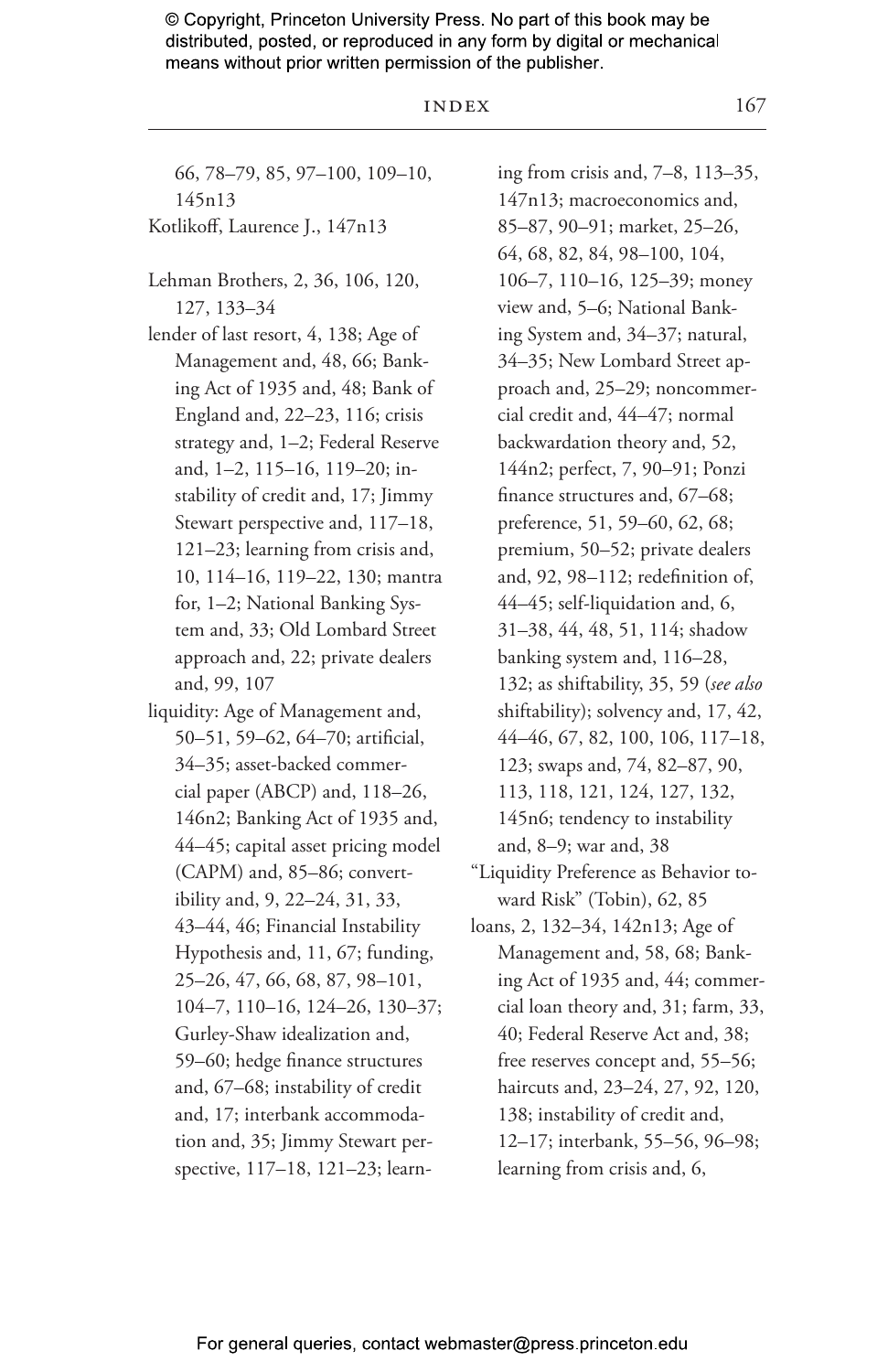### 168 **index**

loans (*cont'd* ) 117–19, 122, 125–27, 146n7, 147n10; market-based credit system and, 113, 116–17, 123, 126–27, 135–36; National Banking System and, 31–37; New Lombard Street approach and, 23–29; noncommercial credit and, 43–47; Old Lombard Street approach and, 18–23; parallel, 72–74, 80; private dealers and, 95–100, 104, 107, 112; repurchase agreements and, 23, 34, 38–39; reserve constraint and, 9, 13, 29, 94; self-liquidating, 31; shadow banking system and, 41, 117–19, 122, 125–27, 132; shiftability and, 6–7, 34, 38, 42–51, 59, 64, 82, 90, 99, 106, 112, 114, 126, 136–39, 142n5, 147n13; Strong rule and, 38–40; survival constraint and, 13–14, 16–17, 93–94, 101–3, 106–8, 112, 139; swaps and, 72–75, 80, 82; Term Auction Facility (TAF), 29, 120 *Lombard Street: A Description of the Money Market* (Bagehot), 1, 18 London interbank offer rate (LIBOR), 96, 121, 133, 145n6 Lucas, Robert, 88–89, 145n13 macroeconomics, 139, 143n23; dealers and, 108; intellectual framework of, 60; shadow banking and, 118; swaps and, 71–72, 85–90

- Markowitz, Harry, 62, 85
- Marschak, Jacob, 62–64, 85

Marschak-Tobin model, 63–65, 78– 79, 87, 110, 145n13 Martin, William McChesney: Federal Reserve and, 46, 53, 55, 58, 62– 63, 78, 114–15, 123, 136; stress test of Moulton-Martin model and, 123–31

MBIA, 128

- Mehrling, Perry, 142n4, 143n23, 144n17, 145n8, 146nn1,5, 147n13
- Milne, Alistair, 147n13
- Minsky, Hyman: Age of Management and, 66–69; Financial Instability Hypothesis and, 11, 67; hedge finance structures and, 67–68; instability of credit and, 13, 16; swaps and, 71, 87, 90
- mismatch, 75, 77, 83
- Monetarism Mark II, 145
- "Money and the Theory of Assets" (Marschak), 62, 85
- money channel, 124–25
- *Money in a Theory of Finance* (Gurley and Shaw), 59–60
- money market, 32; AAA tranche and, 128–33; Age of Management and, 48–70; bubbles and, 6, 8, 12, 15–17, 41–42, 111–12; capital asset pricing model (CAPM) and, 85–86; cash flow and, 3–5, 11, 19, 26, 67–68; collateral and, 17, 23–34, 37–39, 48, 69, 73, 79, 82, 92, 96–100, 105–6, 110, 112, 118–27, 130, 141n5; credit and, 3–12 (*see also* credit); depression and, 5, 7, 23, 36, 43–47, 50–53, 56–60, 71, 113,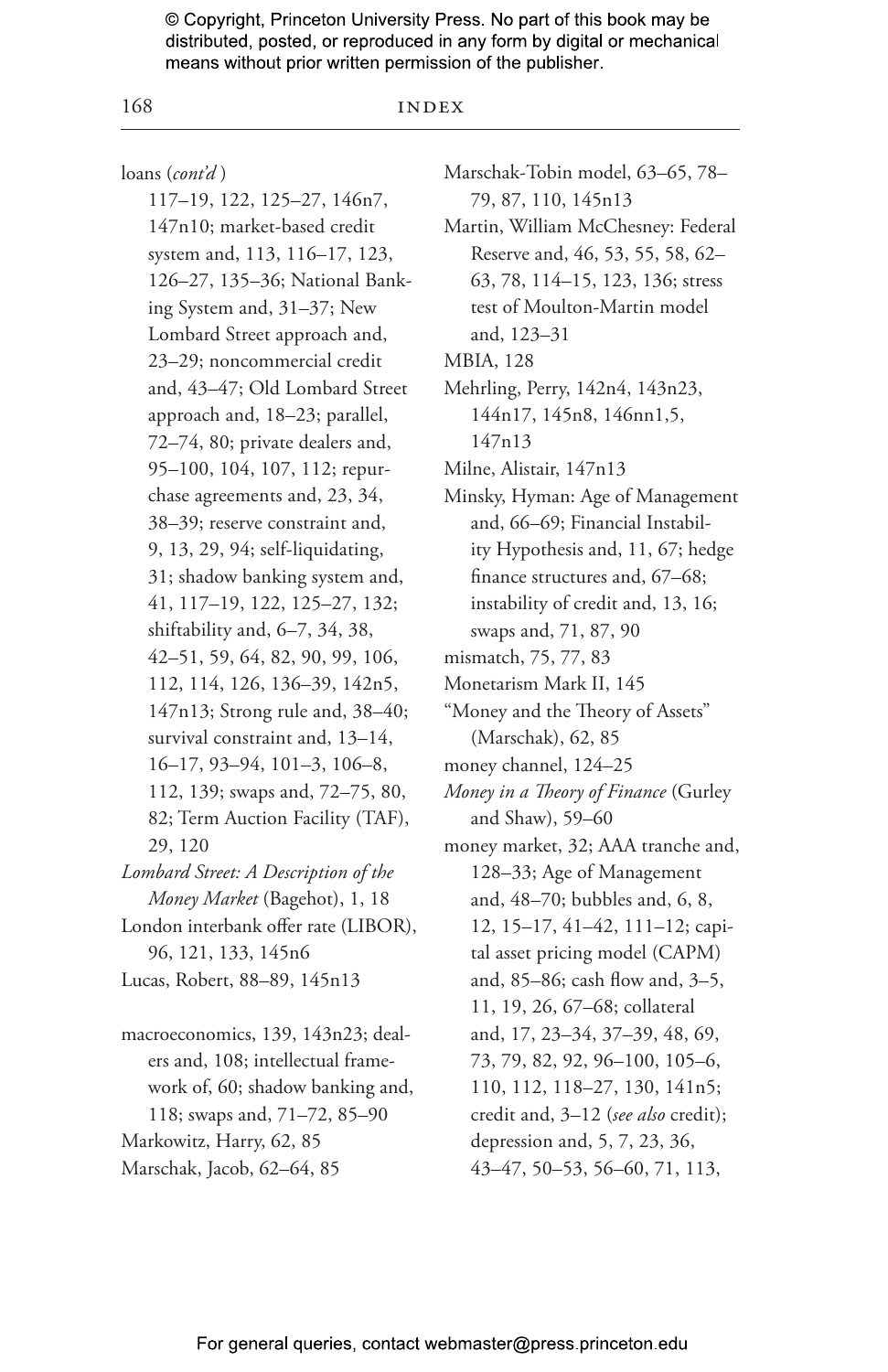### index 169

115; discipline and, 4–9, 13–15, 17, 20, 29, 55, 92, 107–10, 139; elasticity and, 4–10, 14–15, 17, 22, 25, 29, 31, 38, 55, 66, 94, 107–10, 139; Employment Act of 1946 and, 52–53, 56, 58–59, 64; equilibrium and, 7, 49, 61–62, 65, 69, 78, 85–89, 108; exchange rate and, 71, 75–77, 86; expectations hypothesis (EH) and, 49, 51, 54, 65, 76–79, 83, 86, 91, 101, 145n9; Federal Open Market Committee (FOMC) and, 48, 53–54; feedback and, 15, 65, 68, 110; free fall and, 2; haircuts and, 23–24, 27, 92, 120, 138; hedge funds and, 126, 146n7; households and, 2, 11, 24, 52, 59, 62, 105, 114, 117; inflation and, 1, 8, 53, 56–57, 88, 109–10; learning from crisis and, 8, 113–35; logical origins of, 93–98; marketbased credit system and, 113, 116–17, 123, 126–27, 135–36; Minsky and, 11, 13, 16, 66–69, 71, 87, 90; mortgage-backed securities and, 2, 26, 84, 103, 106–7, 132–34, 137; natural tendency to instability and, 8–9; New Lombard Street approach and, 23–28; Old Lombard Street approach and, 18–22; Ponzi finance structures and, 67–68; private dealers and, 92–112, 137–38; profit and, 7, 15, 19–20, 26, 51, 54, 57–58, 76–79, 83, 86–87, 91, 98–101, 106, 111, 137–39; rebuilding postwar, 53–

54; repurchase agreements and, 23, 34, 38–39; shadow banking system and, 41–42, 82, 116–28, 132, 146n2; shiftability and, 6–7, 34, 38, 42–51, 59, 64, 82, 90, 99, 106, 112, 114, 126, 136–39, 142n5, 147n13; smoothing and, 40, 50–51; stock market crash of 1929 and, 35, 41–43; swaps and, 71–91; Treasury bills and, 14, 24, 27, 47, 69, 80–81, 99, 120–21, 124

- Money Market Investor Funding Facility, 133
- money rate of interest, 7–8, 22, 32, 42, 58, 63, 106, 115, 139
- money view, 87, 139; bank rate policy and, 4; cash flow and, 3–5, 11, 19, 26, 67–68; clear perception of issues and, 2–6; economics view and, 4–6, 9, 108–9; expectations hypothesis (EH) and, 49, 51, 54, 65, 76–79, 83, 86, 91, 101, 145n9; finance view and, 4–6, 9; future and, 4; ideal, 5–6; learning from crisis and, 6–10, 113–16, 122–25, 129–30; natural tendency to instability and, 8–9; past and, 4; present and, 4–5; private dealers and, 93, 102, 105–12; shadow banking system and, 116, 122–25
- Morris, Charles, 1
- mortgage-backed securities (MSBs), 2, 26, 84, 103, 106–7, 132–34, 137, 138
- Moulton, Harold, 7, 115, 136; Age of Management and, 59; shiftabi-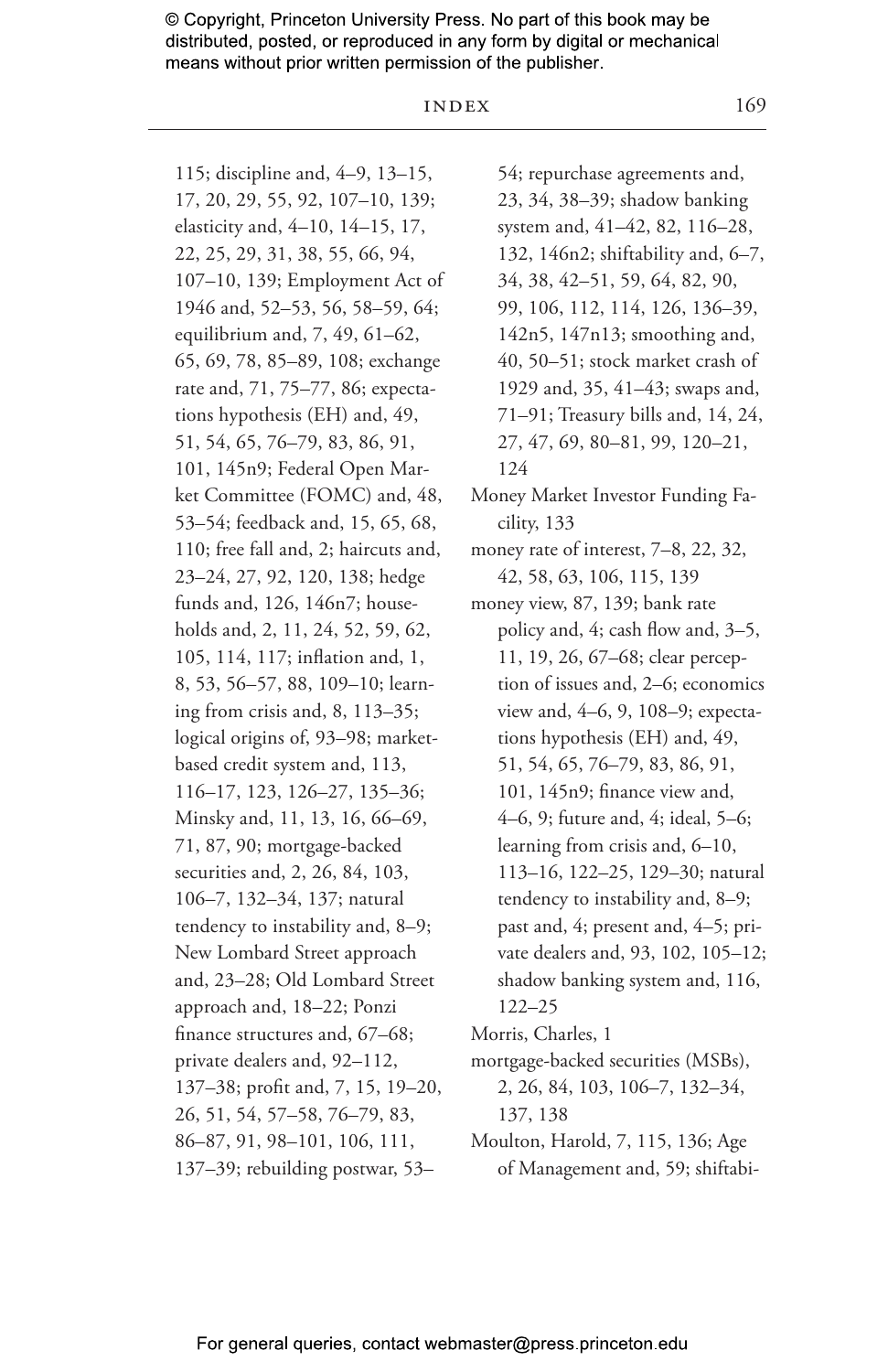### 170 **index**

| Moulton, Harold (cont'd)<br>ity hypothesis and, 6, 136, 142n5; | Old Lombard Street policy,<br>$18 - 23$ |
|----------------------------------------------------------------|-----------------------------------------|
| stress test of Moulton-Martin<br>model and, 123-31             | Operation Twist, 78, 144n4              |
| "Mr. Keynes and the 'Classics'"                                | parallel loans, 72-74, 80               |
| $(Hicks)$ , 61                                                 | Pedersen, Lasse, 146n3                  |
|                                                                | Peel's Act of 1844, 21                  |
| National Banking Act of 1864, 30                               | pegging, 37, 46, 53, 71, 77             |
| National Banking System, 42; bank-                             | Phillips curve, 88                      |
| ing principle and, 31; British                                 | policy: academic advice and             |
| institutions and, 33; Civil War                                | American banks and, 6-                  |
| finance and, 30; collateral and,                               | balance and, 9-10; Banl                 |
| 31-34; convertibility and, 31;                                 | of 1935 and, 44-45; ba                  |
| currency principle and, 31; cur-                               | $4-5, 7, 65, 107-8, 142$                |
| rency supply and, 30-31; depres-                               | only," 46-47, 54-55, 60                 |
| sion and, 46; discount accommo-                                | discipline and, 4-9, 13-                |
| dation and, 35-36; elasticity and,                             | 20, 29, 55, 92, 107-10,                 |
| 31-33; gold and, 30-31; govern-                                | nomics view and, 4-6, 9                 |
| ment bonds and, 30; interest and,                              | Employment Act of 194                   |
| 31-32; liquidity and, 34-37;                                   | 52-53, 56, 58-59, 64; f                 |
| loans and, 31-37; problems with,                               | view and, 4-6, 9; Good                  |
| 31-33; real bills doctrine and, 31;                            | and, 87-88; haircuts an                 |
| shiftability and, 34; U.S. context                             | 27, 92, 120, 138; intere                |
| of, 31-32; war and, 46                                         | and, 7 (see also interest);             |
| National Currency Act of 1863, 30                              | ian, 45, 61–66, 69, 89,                 |
| New Deal, 45, 54, 59, 89                                       | 145; "leaning against th                |
| New Lombard Street approach: dealer                            | 58-59; lender of last res               |
| of last resort and, 28; elasticity                             | 1-2, 4, 10, 17, 22, 33,                 |
| and, 25, 29; haircuts and, 23-24,                              | 99, 107, 114, 116, 119-                 |
| 27, 92, 120, 138; liquidity and,                               | 138; Marschak-Tobin m                   |
| 25-29; mechanisms of, 25-29;                                   | 63-65, 78-79, 87, 110,                  |
| repurchase agreements and, 23,                                 | money view and, 2-10,                   |
| 34, 38-39                                                      | 87, 93, 102, 105-16, 12                 |
| New York Federal Reserve, 38-41,                               | 129-30, 139; National                   |
| $46, 55 - 57$                                                  | System and, 30-37; Nev                  |
| Nixon administration, 144n4                                    | 45, 54, 59, 89; New Lor                 |
| normal backwardation theory, 52,                               | Street approach, 23-29;                 |
| 144n2                                                          | Lombard Street approac                  |
| normal crisis, 104, 107, 132                                   | Operation Twist and, 78                 |
|                                                                |                                         |

n Twist, 78, 144n4 ans, 72–74, 80 Lasse, 146n3 of 1844, 21 pegging, 37, 46, 53, 71, 77–78 urve, 88 ademic advice and, 56–60; can banks and, 6–7, 34, 66; e and, 9–10; Banking Act 5 and, 44–45; bank rate, 4–5, 7, 65, 107–8, 142n13; "bills only," 46–47, 54–55, 60, 78, 114; line and, 4–9, 13–15, 17, 20, 29, 55, 92, 107–10, 139; ecos view and, 4–6, 9, 108–9; yment Act of 1946 and, 52–53, 56, 58–59, 64; finance nd, 4–6, 9; Goodhart's Law and, 87–88; haircuts and, 23–24, !, 120, 138; interest rates (see also interest); Keynes-5, 61–66, 69, 89, 109–10, leaning against the wind," ); lender of last resort and, 1–2, 4, 10, 17, 22, 33, 48, 66, 99, 107, 114, 116, 119–22, 130, 138; Marschak-Tobin model and, 63–65, 78–79, 87, 110, 145n13; y view and, 2–10, 65, 79, 87, 93, 102, 105–16, 122–25, 0, 139; National Banking n and, 30–37; New Deal, 45, 54, 59, 89; New Lombard approach, 23-29; Old ard Street approach, 18–23; tion Twist and, 78, 144n4;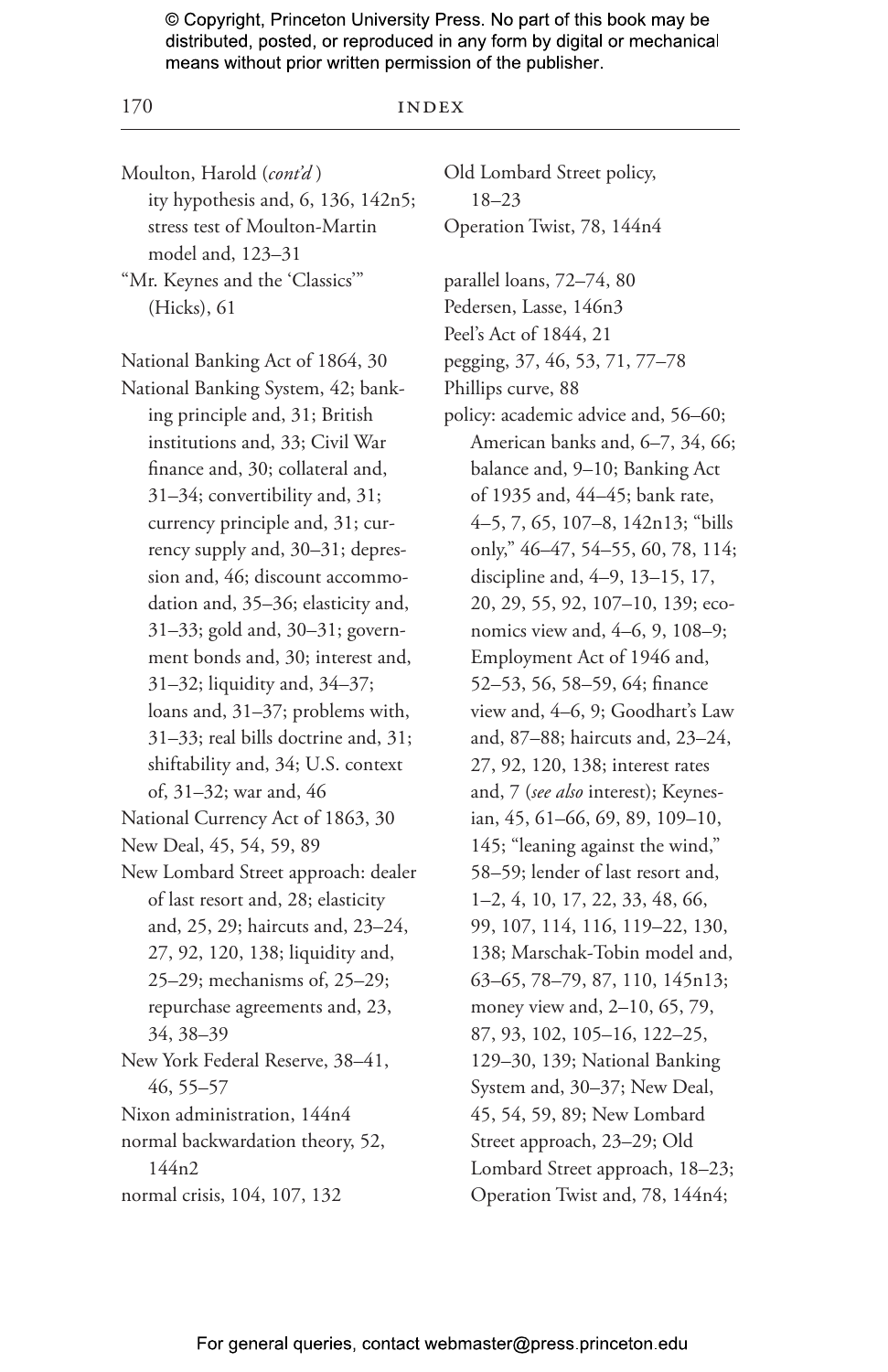### index 171

perfect liquidity and, 7; private dealers and, 107–12; real bills doctrine and, 31; shiftability and, 6–7, 34, 38, 42–51, 59, 64, 82, 90, 99, 106, 112, 114, 126, 136– 39, 142n5, 147n13; smoothing and, 40, 50–51; Strong rule and, 38–40, 55, 142n16; swaps and, 71–91; Taylor rule and, 8–9, 109– 10; tightening/loosening money and, 4, 14–15, 24, 27, 40, 70; Walrasian, 60–65, 70, 78, 88–89, 108; Wicksellian, 7–9 Ponzi finance structures, 67–68 "Portfolio Selection" (Markowitz), 62, 85 prices: academic advice and, 56–60; Age of Management and, 48–54, 57–64, 68–70; capital asset pricing model (CAPM) and, 85–86; dealer of last resort in normal times and, 136–39; Employment Act of 1946 and, 52–53, 56, 58–59, 64; feedback mechanisms and, 15, 65, 68, 110; Fisher effect and, 109–10; government debt and, 24–25; instability of credit and, 12–17; private dealers and, 92, 99–111; swaps and, 75, 79, 83–90; Walrasianism and, 60–65; war finance and, 38 Primary Dealer Credit Facility (PDCF), 36, 120 Prince, Chuck, 112 private dealers, 26, 137–38; Age of Management and, 48–51, 54; anatomy of a crisis and, 103–7;

arbitrage and, 99–102; "bills

only" policy and, 46–47, 54–55, 60, 78, 114; credit and, 92–100, 105–6, 109–11; decentralized payments system and, 93–98, 104–5; dynamic stochastic general equilibrium (DSGE) and, 108–9; elasticity and, 94, 107–10; Eurodollar and, 96, 98, 106, 111–12; Federal Reserve and, 95–112; Fisher effect and, 109–10; inside the money market and, 93–98; investment and, 106, 109; large portfolio shift and, 106–7; learning from crisis and, 114–16, 120, 122, 124–35; liquidity and, 92, 98–112; monetary policy and, 107–12; open market operations and, 97–98; prices and, 92, 99– 111; repossession and, 96–102, 105, 108, 111–12; shiftability and, 99, 106, 112; solvency and, 100, 106; Taylor rule and, 109–10

- profit, 7, 137–39; Age of Management and, 51, 54, 57–58; instability of credit and, 15; New Lombard Street approach and, 26; Old Lombard Street approach and, 19–20; private dealers and, 98–101, 106, 111; swaps and, 76–79, 83, 86–87, 91
- *Purchasing Power of Money, The* (Fisher), 57

real bills doctrine, 31

- Reconstruction Finance Corporation, 45
- repossession, 39; Age of Management and, 66; learning from crisis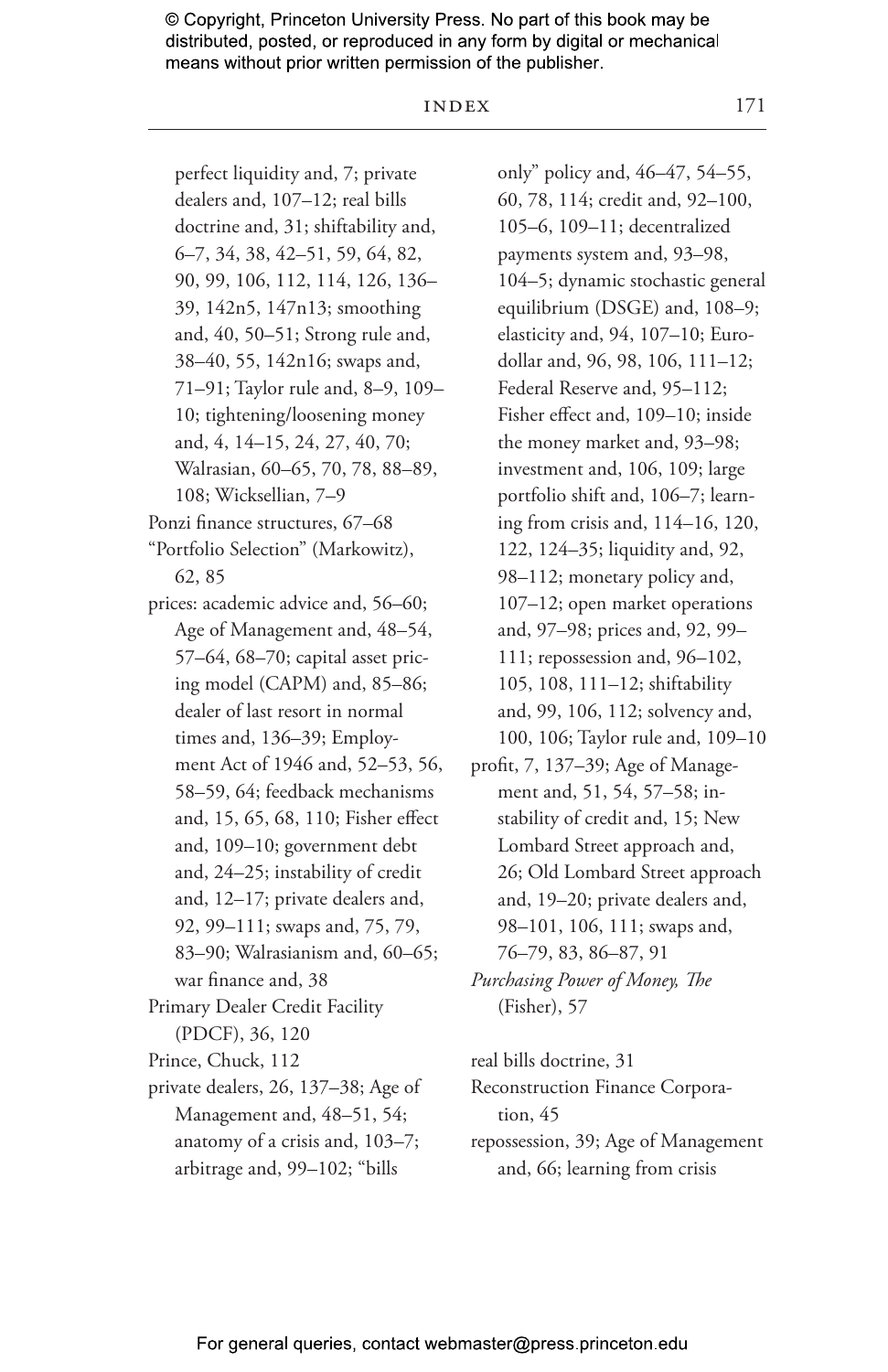### 172 **index**

repossession (*cont'd* ) and, 115, 118, 119–20, 124–27, 132; New Lombard Street approach and, 23–27; private dealers and, 96–102, 105, 108, 111–12; shadow banking system and, 115, 118–20, 124–27; Strong rule and, 39–40; Treasury, 24–25, 27, 115, 141n5 repurchase agreements, 23, 34, 38–39 reserve constraint, 9, 13, 29, 94 risk, 137, 141n3; AAA tranche and, 128–33, 138, 147n8; Age of Management and, 49–51, 60–64, 68; asset-backed commercial paper (ABCP) and, 118–26, 146n2; capital asset pricing model (CAPM) and, 85–86; collateralized debt obligation (CDOs) and, 127–31, 147n9; hedges and, 67, 69, 74–77, 82–84, 126–28, 145nn6,7, 146nn5,7, 147n9; instability of credit and, 12–17; insurance and, 44–45, 59, 80–81, 117–19, 126–34, 138; learning from crisis and, 117–18, 121, 123, 126–34; market-based credit system and, 113, 116–17, 123, 126–27, 135–36; New Lombard Street approach and, 24, 26; price-credit feedback and, 15, 65, 68, 110; private dealers and, 99–103, 108, 146n5; reserve constraint and, 9, 13, 29, 94; shadow banking system and, 117–18, 121, 123, 126–28, 132; survival constraint and, 13–14, 16–17, 93–94, 101–3, 106–8, 112,

139; swaps and, 73–74, 77–86, 145nn6,9; tail credit, 138; tail liquidity, 138 Roaring Twenties, 42 Roosevelt, Franklin D., 43 Sayers, Richard, 67 Schumpeter, Joseph, 12, 66, 141n3 Schwartz, Anna J., 43 Second Bank of the United States, 30 securities: Age of Management and, 48–49, 51, 53–56, 64; stock market crash of 1929 and, 35, 41–43; war finance and, 37–38. *See also* money market shadow banking system, 41–42, 82; asset-backed commercial paper (ABCP) and, 118–26, 146n2; collateral and, 118–27; emergence of, 116–17; Jimmy Stewart perspective and, 117–18, 121–23; liquidity and, 116–28, 132; loans and, 117–19, 122, 125–27, 132; money view and, 116, 122–25; repossession and, 115, 118–20, 124–27; risk and, 117–18, 121, 123, 126–28, 132; swaps and, 82 Sharpe, Bill, 85 Shaw, Edward S., 59–60, 62–63 shiftability, 38, 42; Age of Manage-

ment and, 48–51, 59, 64; Banking Act of 1935 and, 48; dealer of last resort and, 138, 147n13; Federal Reserve's takeover of, 48–49; Gurley-Shaw idealization and, 59–60; learning from crisis and, 6–7, 114, 126; Moulton and, 6, 136, 142n5; National Banking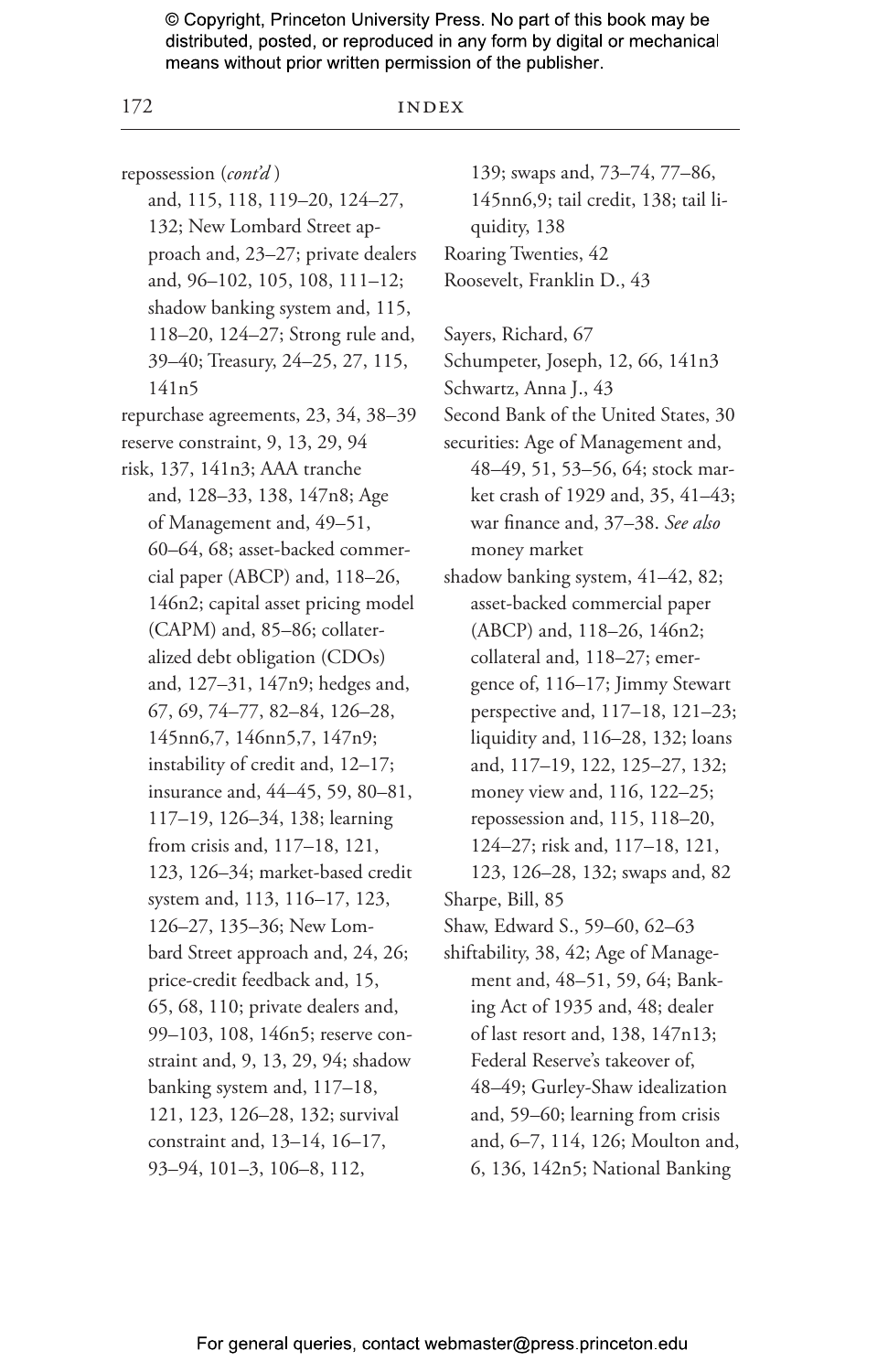### index 173

System and, 34; noncommercial credit and, 43–47; private dealers and, 48, 99, 106, 112; swaps and, 82, 90 Shiller, Robert, 1 smoothing, 40, 50–51 solvency, 42; Age of Management and, 67; instability of credit and, 17; noncommercial credit and, 44–46; Financial Instability Hypothesis and, 11, 67; learning from crisis and, 117–18, 123; private dealers and, 100, 106; swaps and, 82 Sprague, Oliver M. W., 141n1 Sproul, Allan, 46, 55–56, 58–59, 62–63 stock market crash of 1929, 35, 41–43 Strong, Benjamin, 38–40, 57–58 Strong rule, 38–40, 55, 142n16 subprime mortgage crisis, 123, 130–31 *Subprime Solution* (Shiller), 1 survival constraint, 139; instability of credit and, 13–14, 16–17; private dealers and, 93–94, 101–3, 106–8, 112 swaps: arbitrage and, 72, 76–79, 85–90; Black and, 79–82; Bretton Woods system and, 71–72; British system and, 72–74; capital asset pricing model (CAPM) and, 85–86; cash flows and, 71–91; collateral and, 79, 82; credit default swap (CDS) and, 72, 75, 79–84, 113, 118, 127–29, 132–33, 147n13; debt and, 71,

84; dollar and, 71–78, 90; Eurodollar and, 75, 83; exchange rate and, 71, 75–77, 86; expectations hypothesis (EH) and, 76–79, 83, 86, 91, 145n9; Goodhart's Law and, 87–88; gross flows and, 73; hedges and, 74–77, 82–84, 145nn6,7; index contracts and, 83–84; interest rate (IRS), 72, 75, 79–83, 80–83, 113, 145n6; IOUs and, 72–76, 79–82; Kennedy administration and, 77–78; learning from crisis and, 113, 118, 121, 124, 127, 132; liquidity and, 74, 82–87, 90; loans and, 72–75, 75, 80, 82; macroeconomics and, 71–72, 85–91; Marshall Plan and, 71; mismatch and, 75, 77, 83; modern finance and, 85–91; Operation Twist and, 78, 144n4; parallel loans and, 72–74, 80; Phillips curve and, 88; postwar controls and, 71; prices and, 75, 79, 83–90; risk and, 73–74, 77– 86; shadow banking system and, 82; shiftability and, 82, 90; Treasury bills and, 80–81; uncovered interest parity (UIP) and, 76–79, 83–86, 144nn2,4, 145n9; United States and, 71–74, 77, 90

Taylor, John, 8

Taylor rule, 8–9, 109–10

Term Asset-Backed Securities Loan Facility (TALF), 133–34, 138 Term Auction Facility (TAF), 29, 120 Term Securities Lending Facility

(TSLF), 120, 132, 147n11